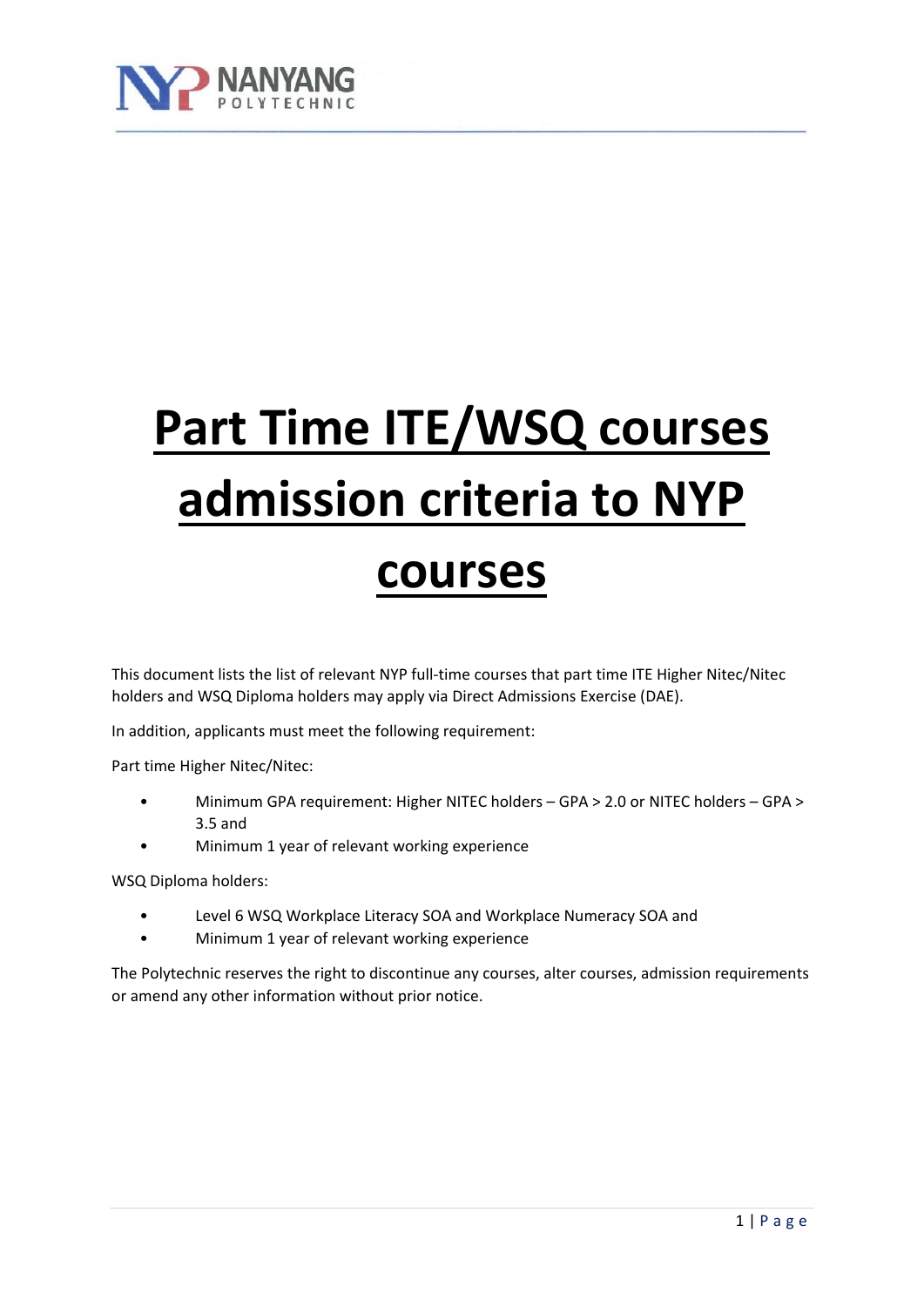

# **CONTENT**

| <b>COURSE &amp; ENTRY REQUIREMENT FOR PART TIME ITE QUALIFICATIONS</b>   |  |
|--------------------------------------------------------------------------|--|
|                                                                          |  |
|                                                                          |  |
|                                                                          |  |
| SCHOOL OF INFORMATION TECHNOLOGY ---------------------------- 16         |  |
| <b>COURSE &amp; ENTRY REQUIREMENT FOR WSQ QUALIFICATIONS</b>             |  |
| <b>SCHOOL OF BUSINESS MANAGEMENT -------------------------------- 20</b> |  |
|                                                                          |  |
|                                                                          |  |
| SCHOOL OF INFORMATION TECHNOLOGY ----------------------------- 29        |  |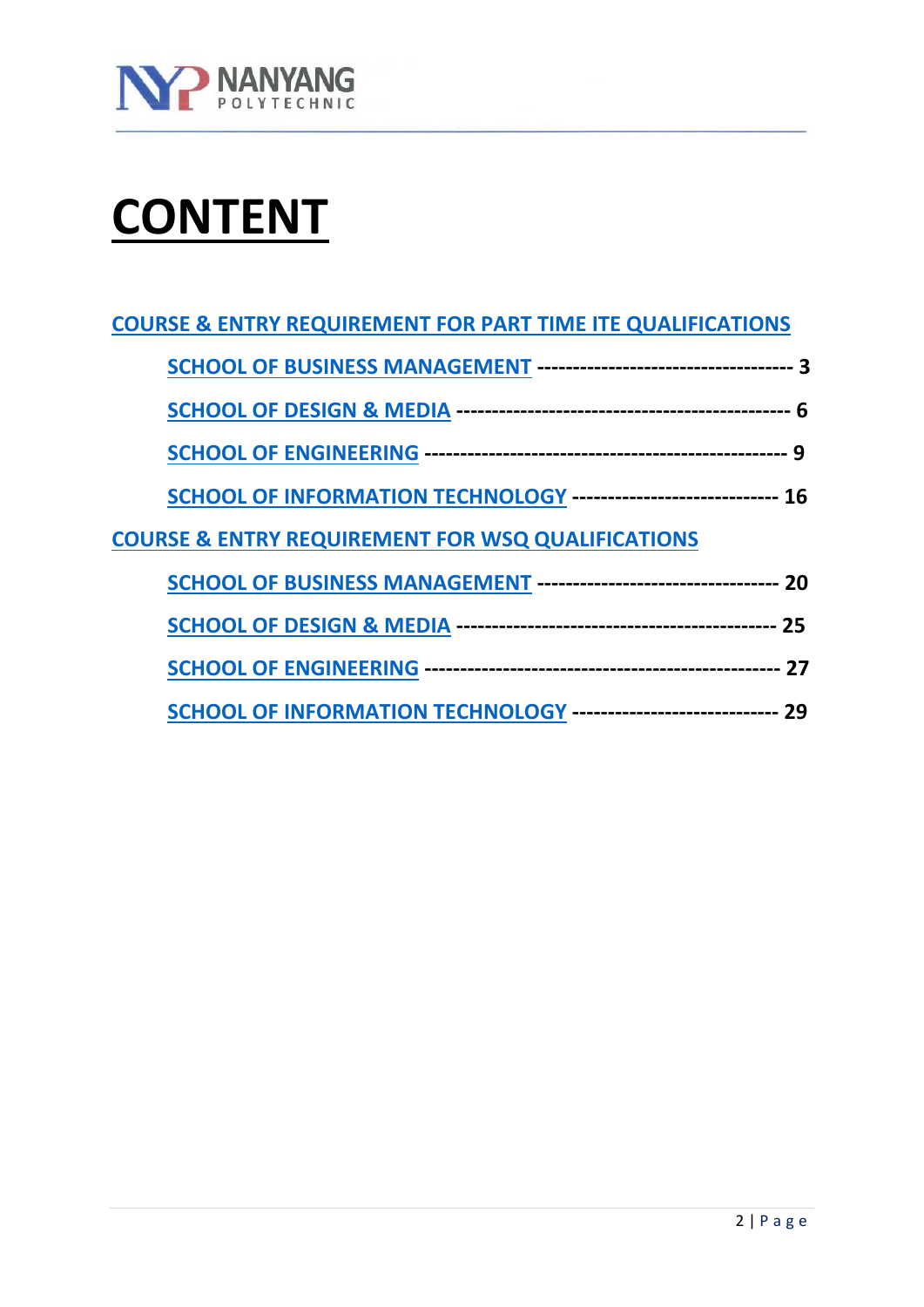

# **COURSE & ENTRY REQUIREMENT FOR PART TIME ITE QUALIFICATIONS**

## <span id="page-2-0"></span>**SCHOOL OF BUSINESS MANAGEMENT**

| <b>C98 Accountancy &amp; Finance</b>        |  |
|---------------------------------------------|--|
| <b>Higher Nitec</b>                         |  |
| Accounting [HSACN]<br>$\bullet$             |  |
| Administration [HSHRA]                      |  |
| <b>Banking Services [HSBNS]</b>             |  |
| <b>Business Information Systems [HTBIZ]</b> |  |
| Event Management [HSEVM]                    |  |
| Financial Services [HSFSV]                  |  |
| <b>Hospitality Operations [HSHSO]</b>       |  |
| Human Resource & Administration [HSHRA]     |  |
| International Logistics [HSILO]             |  |
| Logistics for International Trade [HSLIT]   |  |
| Maritime Business [HSMBS]                   |  |
| <b>Visual Merchandising [HSVSM]</b>         |  |

# **C96 Banking & Finance**

**Higher Nitec**

- Accounting [HSACN]
- Administration [HSHRA]
- Banking Services [HSBNS]
- Business Information Systems [HTBIZ]
- Event Management [HSEVM]
- Financial Services [HSFSV]
- Hospitality Operations [HSHSO]
- Human Resource & Administration [HSHRA]
- International Logistics [HSILO]
- Logistics for International Trade [HSLIT]
- Maritime Business [HSMBS]
- Visual Merchandising [HSVSM]

# **C94 Business Management**

- Accounting [HSACN]
- Administration [HSHRA]
- Banking Services [HSBNS]
- Business Information Systems [HTBIZ]
- Event Management [HSEVM]
- Financial Services [HSFSV]
- Hospitality Operations [HSHSO]
- Human Resource & Administration [HSHRA]
- International Logistics [HSILO]
- Logistics for International Trade [HSLIT]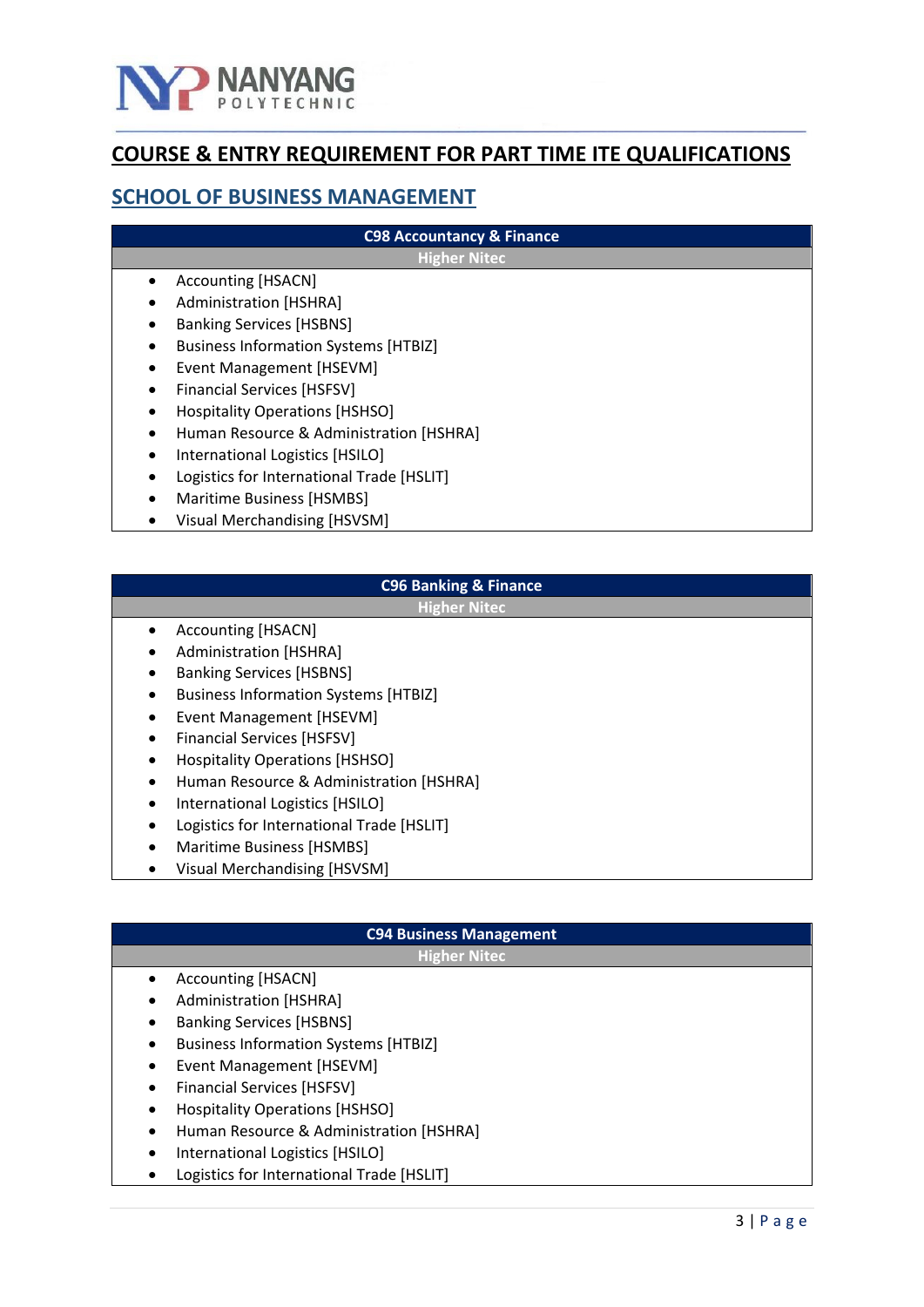

- Maritime Business [HSMBS]
- Visual Merchandising [HSVSM]

#### **C46 Food & Beverage Business**

**Higher Nitec**

- Accounting [HSACN]
- Administration [HSHRA]
- Banking Services [HSBNS]
- Business Information Systems [HTBIZ]
- Event Management [HSEVM]
- Financial Services [HSFSV]
- Hospitality Operations [HSHSO]
- Human Resource & Administration [HSHRA]
- International Logistics [HSILO]
- Logistics for International Trade [HSLIT]
- Maritime Business [HSMBS]
- Visual Merchandising [HSVSM]

#### **C67 Hospitality & Tourism Management**

**Higher Nitec**

- Accounting [HSACN]
- Administration [HSHRA]
- Banking Services [HSBNS]
- Business Information Systems [HTBIZ]
- Event Management [HSEVM]
- Financial Services [HSFSV]
- Hospitality Operations [HSHSO]
- Human Resource & Administration [HSHRA]
- International Logistics [HSILO]
- Logistics for International Trade [HSLIT]
- Maritime Business [HSMBS]
- Visual Merchandising [HSVSM]

# **C93 Mass Media Management**

- Accounting [HSACN]
- Administration [HSHRA]
- Banking Services [HSBNS]
- Business Information Systems [HTBIZ]
- Event Management [HSEVM]
- Financial Services [HSFSV]
- Games Art & Design [HTGAD]
- Games Design & Development [HTGDD]
- Games Programming & Development [HTGPD]
- Hospitality Operations [HSHSO]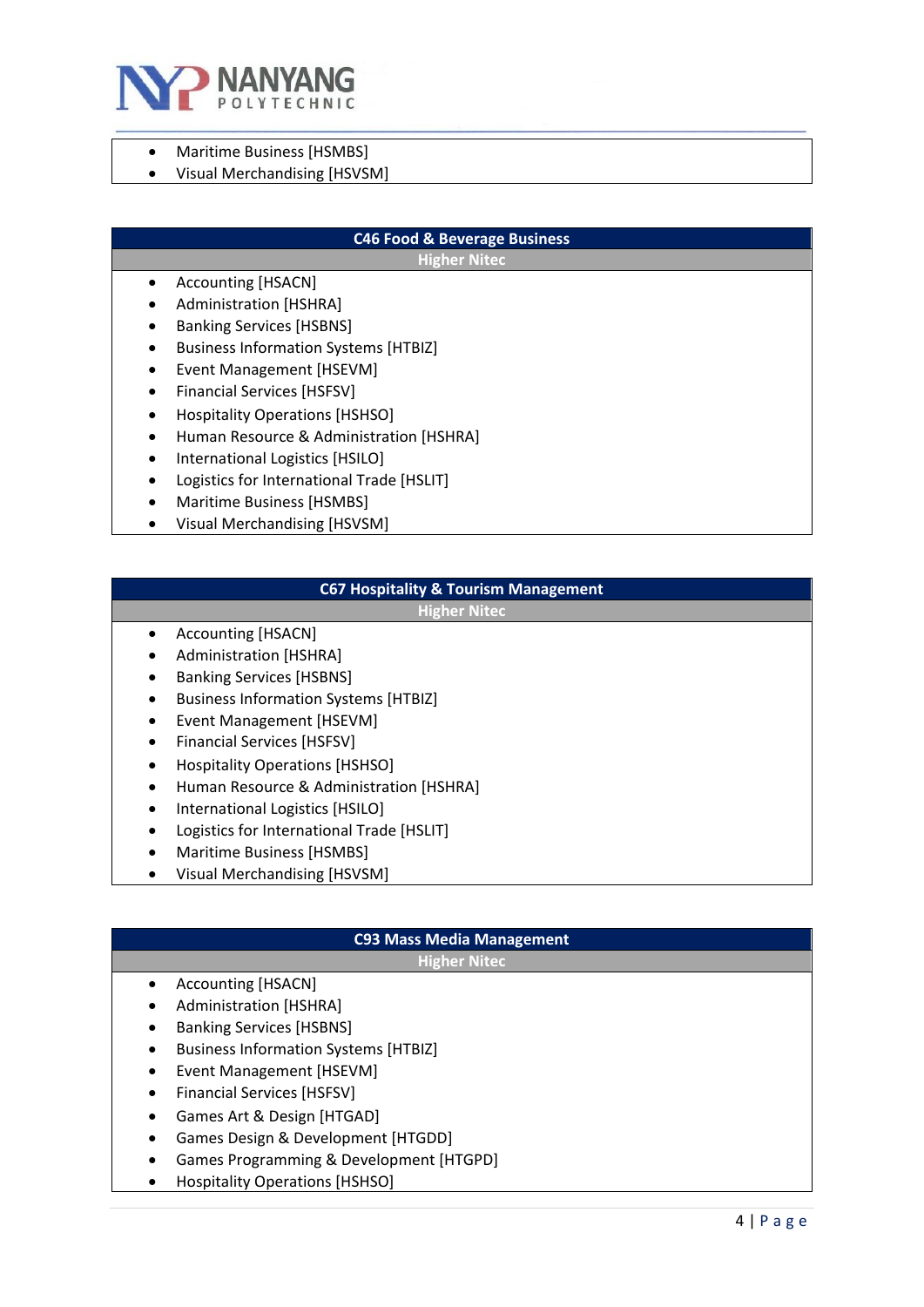

- Human Resource & Administration [HSHRA]
- Interactive Design [HSIDN]
- International Logistics [HSILO]
- Logistics for International Trade [HSLIT]
- Maritime Business [HSMBS]
- Visual Merchandising [HSVSM]

#### **C81 Sport & Wellness Management**

#### **Higher Nitec**

- Accounting [HSACN]
- Administration [HSHRA]
- Banking Services [HSBNS]
- Business Information Systems [HTBIZ]
- Event Management [HSEVM]
- Financial Services [HSFSV]
- Hospitality Operations [HSHSO]
- Human Resource & Administration [HSHRA]
- International Logistics [HSILO]
- Logistics for International Trade [HSLIT]
- Maritime Business [HSMBS]
- Visual Merchandising [HSVSM]

# **C34 Common Business Programme**

**Higher Nitec**

- Accounting [HSACN]
- Administration [HSHRA]
- Banking Services [HSBNS]
- Business Information Systems [HTBIZ]
- Event Management [HSEVM]
- Financial Services [HSFSV]
- Hospitality Operations [HSHSO]
- Human Resource & Administration [HSHRA]
- International Logistics [HSILO]
- Logistics for International Trade [HSLIT]
- Maritime Business [HSMBS]
- Visual Merchandising [HSVSM]

#### **Common Business Programme**

The first semester is common to all students and they will opt for one of the following Diploma courses at the end of semester 1:

- Accountancy & Finance
- Banking & Finance
- Business Management
- Food & Beverage Business
- Hospitality & Tourism Management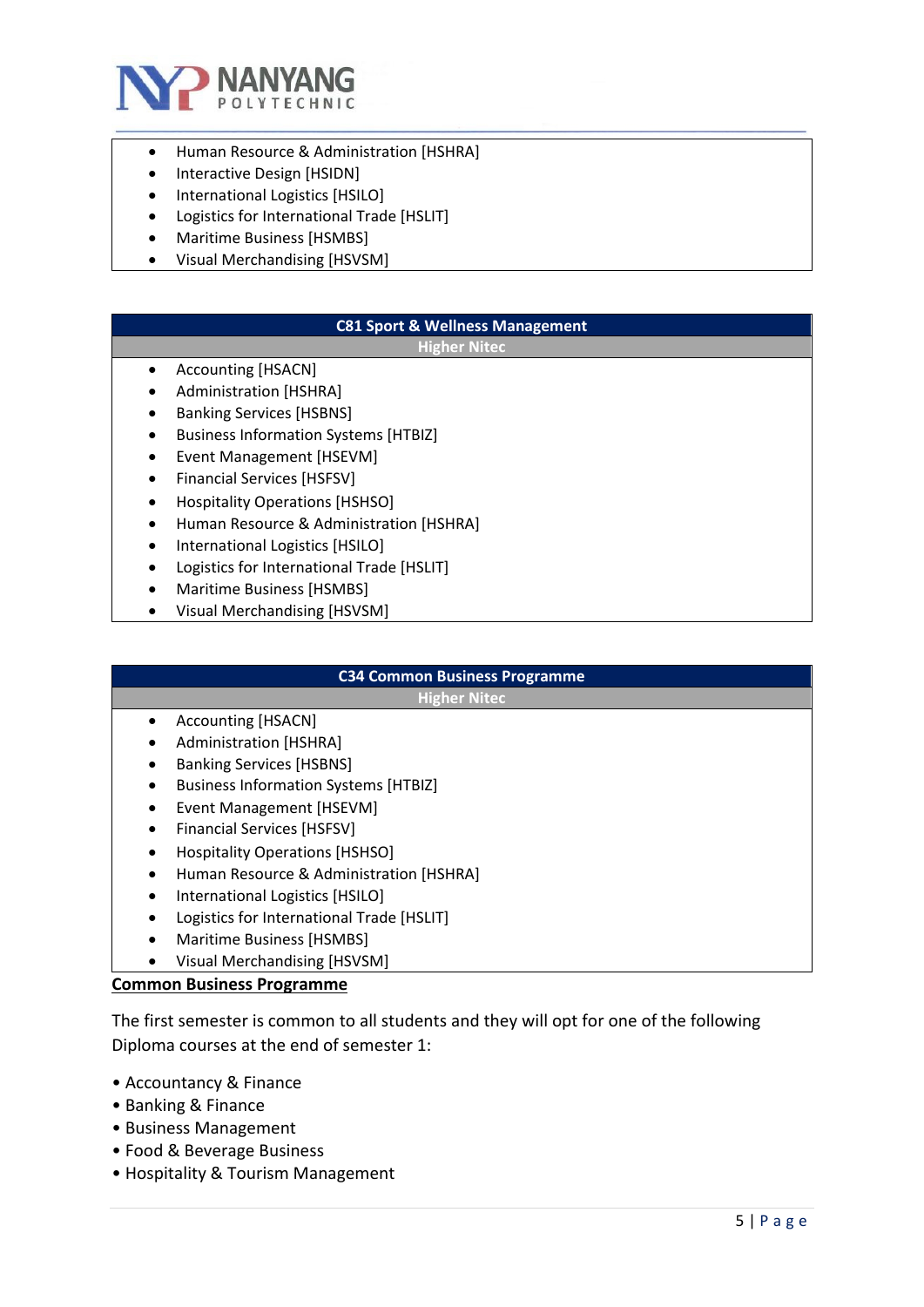

# <span id="page-5-0"></span>**SCHOOL OF DESIGN & MEDIA**

| <b>C33 Animation &amp; Visual Effects</b>                                        |                                                                  |
|----------------------------------------------------------------------------------|------------------------------------------------------------------|
| <b>Higher Nitec</b>                                                              | <b>Nitec</b>                                                     |
| Games Art & Design [HTGAD]<br>$\bullet$<br>Games Design & Development<br>[HTGDD] | <b>Digital Animation [NSDAN]</b><br>Visual Communication [NSVSC] |
| Interactive Design [HSIDN]                                                       |                                                                  |

| <b>C38 Architecture</b>                                                                                                                                                                                                                                                                                                                                                                                                             |                                                                                                                                                                                                                                                                                                                                                                                                                                                                                                                                                                                                                                                                               |
|-------------------------------------------------------------------------------------------------------------------------------------------------------------------------------------------------------------------------------------------------------------------------------------------------------------------------------------------------------------------------------------------------------------------------------------|-------------------------------------------------------------------------------------------------------------------------------------------------------------------------------------------------------------------------------------------------------------------------------------------------------------------------------------------------------------------------------------------------------------------------------------------------------------------------------------------------------------------------------------------------------------------------------------------------------------------------------------------------------------------------------|
| <b>Higher Nitec</b>                                                                                                                                                                                                                                                                                                                                                                                                                 | Nitec                                                                                                                                                                                                                                                                                                                                                                                                                                                                                                                                                                                                                                                                         |
| Architectural Technology [HSATG]<br>Civil & Structural Engineering Design<br>[HTCSZ]<br><b>Facility Management [HTFCM]</b><br><b>Facility Systems Design [HTFSD]</b><br>Games Art & Design [HTGAD]<br>Games Design & Development<br>[HTGDD]<br>Games Programming & Development<br>[HTGPD]<br>Interactive Design [HSIDN]<br>٠<br>Robotics & Smart Systems [HTRSS]<br>Space Design Technology [HSSDT]<br>Visual Merchandising [HSVSM] | Built Environment (Mechanical &<br>Electrical Services) [NTBEM]<br><b>Built Environment Vertical</b><br>$\bullet$<br>Transportation) [NTBEV]<br><b>Digital Animation [NSDAN]</b><br>$\bullet$<br>Facility Technology (Air Conditioning &<br>$\bullet$<br>Refrigeration) [NTFCTACR]<br>Facility Technology (Mechanical &<br>$\bullet$<br><b>Electrical Services) [NTFCTMES]</b><br><b>Facility Technology (Vertical</b><br>$\bullet$<br>Transportation) [NTFCTVT]<br>Interior & Exhibition Design [NSIED]<br>$\bullet$<br>Mechatronics & Robotics [NTMCR]<br>Product Design [NSPID]<br>Space Design (Interior & Exhibition)<br>[NSSDNI]<br><b>Visual Communication [NSVSC]</b> |

| <b>C60 Digital Game Art &amp; Design</b>                                                          |                                                                         |
|---------------------------------------------------------------------------------------------------|-------------------------------------------------------------------------|
| <b>Higher Nitec</b>                                                                               | <b>Nitec</b>                                                            |
| Games Art & Design [HTGAD]<br>Games Design & Development<br>[HTGDD]<br>Interactive Design [HSIDN] | <b>Digital Animation [NSDAN]</b><br><b>Visual Communication [NSVSC]</b> |

| <b>C32 Experiential Product &amp; Interior Design</b>                                              |                                                                                                               |
|----------------------------------------------------------------------------------------------------|---------------------------------------------------------------------------------------------------------------|
| <b>Higher Nitec</b>                                                                                | <b>Nitec</b>                                                                                                  |
| Architectural Technology [HSATG]<br>Civil & Structural Engineering Design<br>٠                     | Built Environment (Mechanical &<br><b>Electrical Services) [NTBEM]</b>                                        |
| [HTCSZ]<br><b>Facility Management [HTFCM]</b><br>$\bullet$<br>Facility Systems Design [HTFSD]<br>٠ | <b>Built Environment Vertical</b><br>$\bullet$<br>Transportation) [NTBEV]<br><b>Digital Animation [NSDAN]</b> |
| Games Art & Design [HTGAD]                                                                         | Facility Technology (Air Conditioning &<br>Refrigeration) [NTFCTACR]                                          |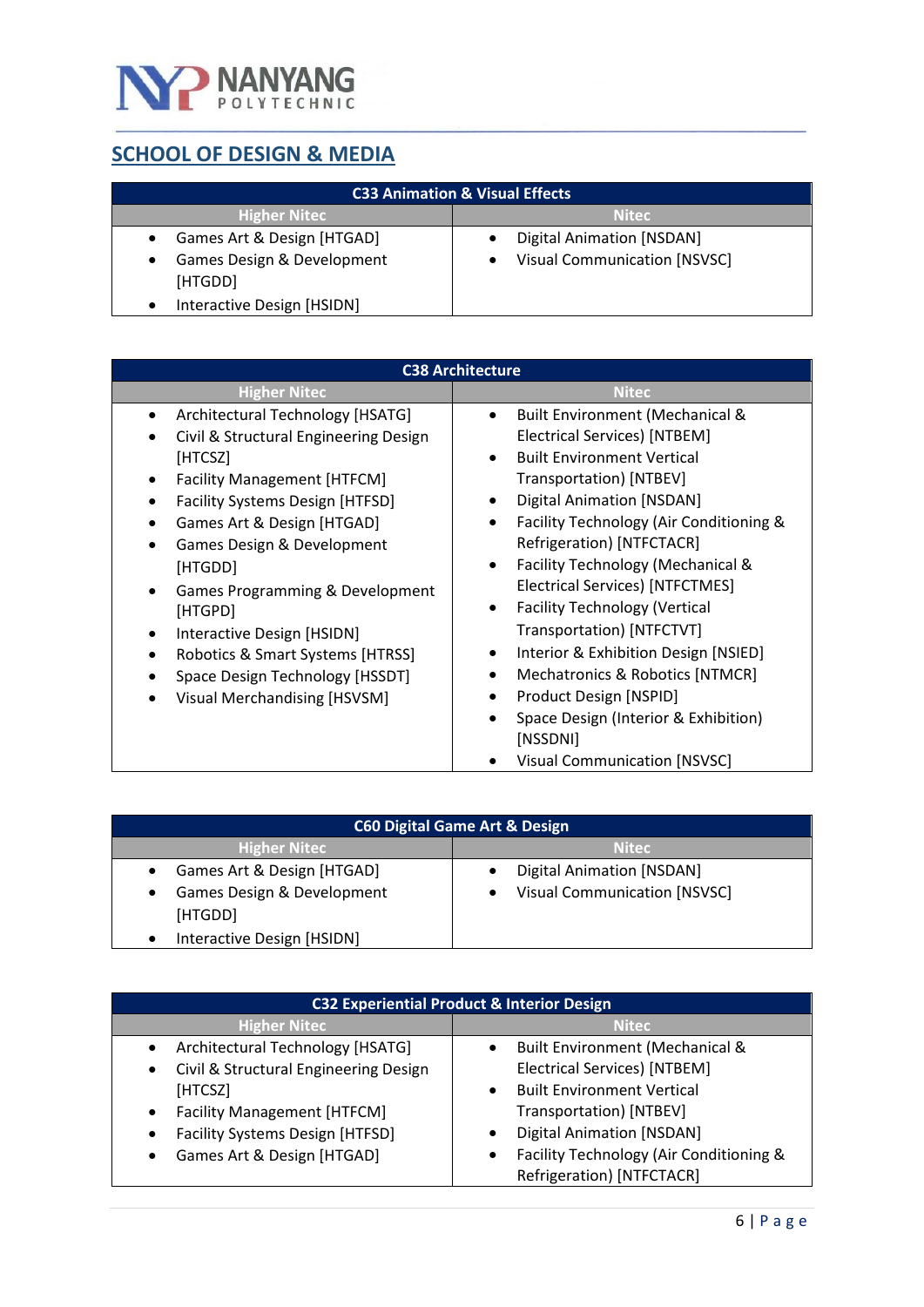

| Games Design & Development<br>[HTGDD]                                                                                                                               | Facility Technology (Mechanical &<br>$\bullet$<br><b>Electrical Services) [NTFCTMES]</b>                                                                                                                                                                                                            |
|---------------------------------------------------------------------------------------------------------------------------------------------------------------------|-----------------------------------------------------------------------------------------------------------------------------------------------------------------------------------------------------------------------------------------------------------------------------------------------------|
| Games Programming & Development<br>$\bullet$<br>[HTGPD]                                                                                                             | <b>Facility Technology (Vertical</b><br>$\bullet$<br>Transportation) [NTFCTVT]                                                                                                                                                                                                                      |
| Interactive Design [HSIDN]<br>Performance production [HSPPZ]<br>Robotics & Smart Systems [HTRSS]<br>Space Design Technology [HSSDT]<br>Visual Merchandising [HSVSM] | Food & Beverage Operations [NSFBO]<br>$\bullet$<br>Interior & Exhibition Design [NSIED]<br>$\bullet$<br>Mechatronics & Robotics [NTMCR]<br>$\bullet$<br>Product Design [NSPID]<br>$\bullet$<br><b>Retail Services [NSRSV]</b><br>$\bullet$<br>Space Design (Interior & Exhibition)<br>٠<br>[NSSDNI] |
|                                                                                                                                                                     | <b>Visual Communication [NSVSC]</b>                                                                                                                                                                                                                                                                 |

| <b>C70 Game Development &amp; Technology</b>                             |                             |
|--------------------------------------------------------------------------|-----------------------------|
| <b>Higher Nitec</b>                                                      | <b>Nitec</b>                |
| Games Design & Development<br>[HTGDD]<br>Games Programming & Development | Infocomm Technology [NTICT] |
| [HTGPD]<br>Information Technology [HTINT]                                |                             |

| <b>C59 Interaction Design</b>                                                                                                                                                                                                                      |                                                                                                                                                                                                                                                                                                                                  |
|----------------------------------------------------------------------------------------------------------------------------------------------------------------------------------------------------------------------------------------------------|----------------------------------------------------------------------------------------------------------------------------------------------------------------------------------------------------------------------------------------------------------------------------------------------------------------------------------|
| <b>Higher Nitec</b>                                                                                                                                                                                                                                | <b>Nitec</b>                                                                                                                                                                                                                                                                                                                     |
| <b>Business Information Systems [HTBIZ]</b><br>Games Art & Design [HTGAD]<br>Games Design & Development<br>[HTGDD]<br>Games Programming & Development<br>[HTGPD]<br>Information Technology [HTINT]<br>$\bullet$<br>Interactive Design [HSIDN]<br>٠ | <b>Digital Animation [NSDAN]</b><br>Infocomm Technology [NTICT]<br>٠<br>Interior & Exhibition Design [NSIED]<br>٠<br>Product Design [NSPID]<br>$\bullet$<br>Social Media & Web Development<br>$\bullet$<br>[NTSWD]<br>Space Design (Interior & Exhibition)<br>$\bullet$<br>[NSSDNI]<br>Visual Communication [NSVSC]<br>$\bullet$ |
|                                                                                                                                                                                                                                                    | <b>Web Applications [NTWEB]</b>                                                                                                                                                                                                                                                                                                  |

| <b>C66 Motion Graphics Design</b> |                                                           |
|-----------------------------------|-----------------------------------------------------------|
| <b>Higher Nitec</b>               | <b>Nitec</b>                                              |
| Interactive Design [HSIDN]        | Digital Animation [NSDAN]<br>Visual Communication [NSVSC] |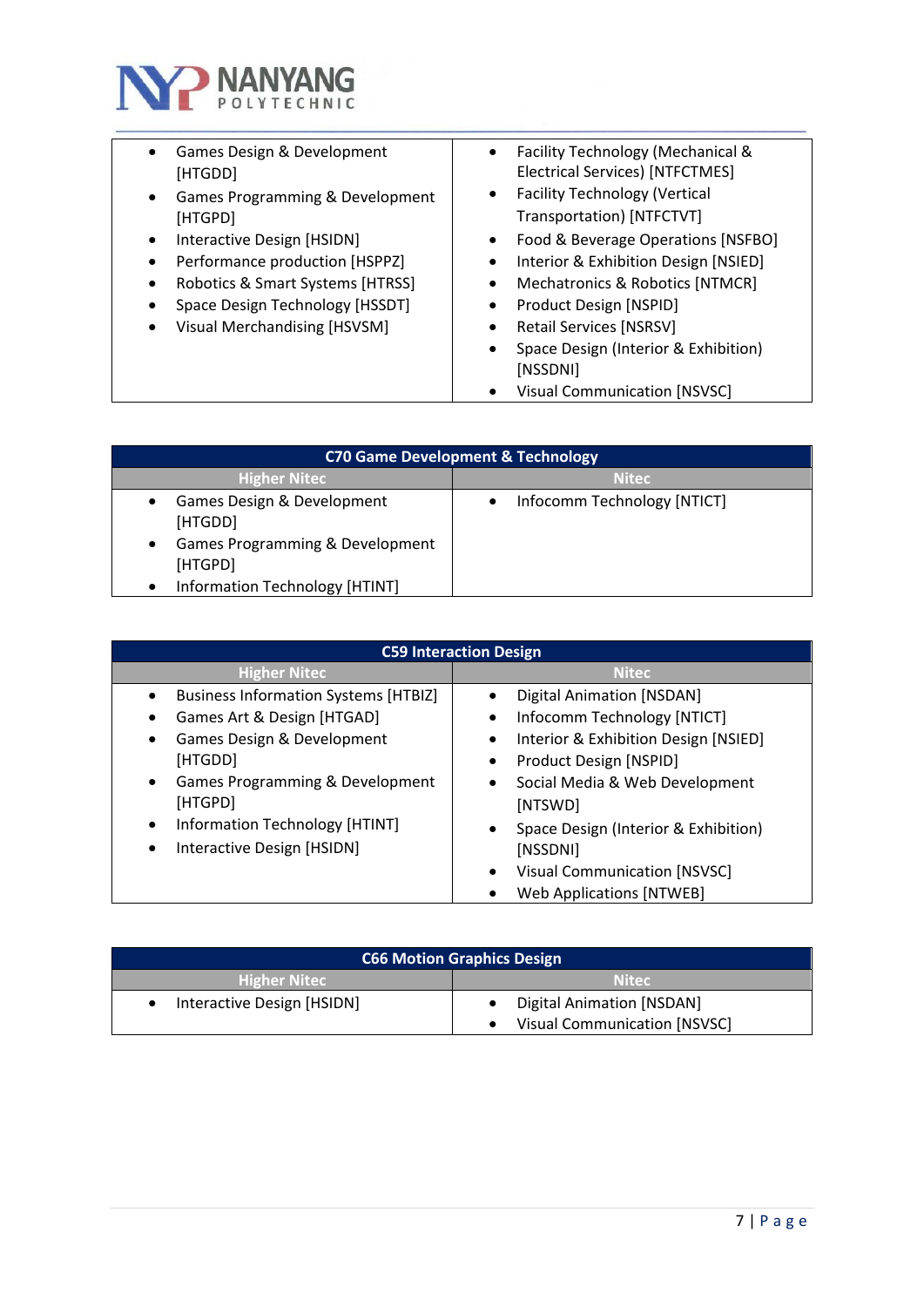

| <b>C63 Visual Communication</b>                                                                                              |                                                                                                                                                                                                                                                                                                                                |
|------------------------------------------------------------------------------------------------------------------------------|--------------------------------------------------------------------------------------------------------------------------------------------------------------------------------------------------------------------------------------------------------------------------------------------------------------------------------|
| <b>Higher Nitec</b>                                                                                                          | <b>Nitec</b>                                                                                                                                                                                                                                                                                                                   |
| Architectural Technology [HSATG]<br>Games Art & Design [HTGAD]<br>Interactive Design [HSIDN]<br>Visual Merchandising [HSVSM] | <b>Digital Animation [NSDAN]</b><br>$\bullet$<br>Interior & Exhibition Design [NSIED]<br>٠<br>Product Design [NSPID]<br>Social Media & Web Development<br>٠<br>[NTSWD]<br>Space Design (Interior & Exhibition)<br>$\bullet$<br>[NSSDNI]<br><b>Visual Communication [NSVSC]</b><br>$\bullet$<br><b>Web Applications [NTWEB]</b> |

### **Note:**

Applicants with severe colour vision deficiency may encounter difficulties in some modules with high reliance on colour usage. Such candidates may be required to attend an interview to determine their suitability for admission to the course.

- **Diploma in Animation & Visual Effects**
- **Diploma in Digital Game Art & Design**
- **Diploma in Interaction Design**
- **Diploma in Motion Graphics Design**
- **Diploma in Visual Communication**
- **Diploma in Experiential Product & Interior Design**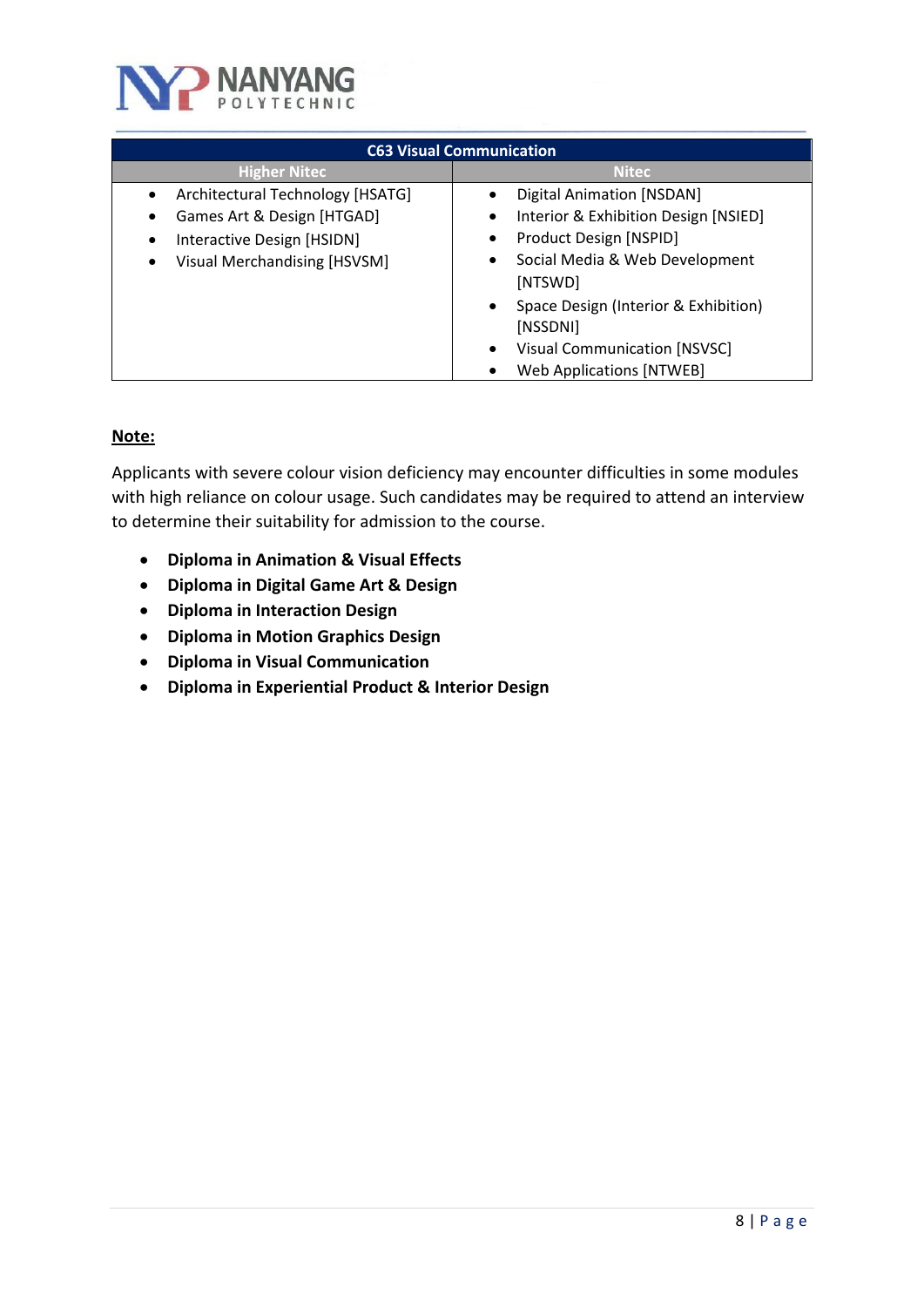

# <span id="page-8-0"></span>**SCHOOL OF ENGINEERING**

| <b>C62 Advanced &amp; Digital Manufacturing</b>                                                                                                              |                                                                                                                                                                                                                                                                                                                                                                                                                                                                             |
|--------------------------------------------------------------------------------------------------------------------------------------------------------------|-----------------------------------------------------------------------------------------------------------------------------------------------------------------------------------------------------------------------------------------------------------------------------------------------------------------------------------------------------------------------------------------------------------------------------------------------------------------------------|
| <b>Higher Nitec</b>                                                                                                                                          | <b>Nitec</b>                                                                                                                                                                                                                                                                                                                                                                                                                                                                |
| <b>Advanced Manufacturing [HTAMF]</b><br>$\bullet$<br>Mechanical Engineering [HTMEC]<br>Mechatronics Engineering [HTMCE]<br>Robotics & Smart Systems [HTRSS] | Aerospace Machining Technology<br>$\bullet$<br>[NTASM]<br><b>Mechanical Technology [NTMET]</b><br>$\bullet$<br><b>Mechatronics [NTMCE]</b><br>٠<br><b>Mechatronics &amp; Robotics [NTMCR]</b><br>$\bullet$<br>Mechatronics (Automation Technology)<br>$\bullet$<br>[NTMCEAT]<br>Mechatronics (Equipment Assembly)<br>$\bullet$<br>[NTMCEEA]<br>Mechatronics (Medical Technology)<br>$\bullet$<br>[NTMEQ]<br><b>Medical Manufacturing Technology</b><br>$\bullet$<br>[NTMDZ] |

| <b>C51 Aeronautical &amp; Aerospace Technology</b>                                                                                                                                                                                                                                                      |                                                                                                                                                                                                                                                                                                                                                                     |
|---------------------------------------------------------------------------------------------------------------------------------------------------------------------------------------------------------------------------------------------------------------------------------------------------------|---------------------------------------------------------------------------------------------------------------------------------------------------------------------------------------------------------------------------------------------------------------------------------------------------------------------------------------------------------------------|
| <b>Higher Nitec</b>                                                                                                                                                                                                                                                                                     | Nitec                                                                                                                                                                                                                                                                                                                                                               |
| <b>Advanced Manufacturing [HTAMF]</b><br>Marine & Offshore Technology<br>[HTMRO]<br>Mechanical Engineering [HTMEC]<br>Mechatronics Engineering [HTMCE]<br>Offshore & Marine Engineering Design<br>$\bullet$<br>[HTOMZ]<br>Process Plant Design [HTPRP]<br>Robotics & Smart Systems [HTRSS]<br>$\bullet$ | Aerospace Machining Technology<br>$\bullet$<br>[NTASM]<br><b>Mechanical Technology [NTMET]</b><br>$\bullet$<br><b>Mechatronics [NTMCE]</b><br>Mechatronics & Robotics [NTMCR]<br>Mechatronics (Automation Technology)<br>$\bullet$<br>[NTMCEAT]<br>Mechatronics (Equipment Assembly)<br>٠<br>[NTMCEEA]<br>Mechatronics (Medical Technology)<br>$\bullet$<br>[NTMEQ] |

| C52 Aerospace Systems & Management                                                                                                                                                                                        |                                                                                                                                                                                                                                                                                                                                                                                                                                                 |
|---------------------------------------------------------------------------------------------------------------------------------------------------------------------------------------------------------------------------|-------------------------------------------------------------------------------------------------------------------------------------------------------------------------------------------------------------------------------------------------------------------------------------------------------------------------------------------------------------------------------------------------------------------------------------------------|
| <b>Higher Nitec</b>                                                                                                                                                                                                       | <b>Nitec</b>                                                                                                                                                                                                                                                                                                                                                                                                                                    |
| <b>Electrical Engineering [HTELE]</b><br>$\bullet$<br><b>Electronics Engineering [HTECE]</b><br>Mechatronics Engineering [HTMCE]<br>$\bullet$<br>Robotics & Smart Systems [HTRSS]<br>Security Systems Integration [HTSSN] | Electrical Technology (Power & Control)<br>$\bullet$<br>[NTELT]<br>Electronics (Broadband Technology and<br>$\bullet$<br>Services) [NTECSBT]<br>Electronics (Computer & Networking)<br>$\bullet$<br>[NTECSCNW]<br>Electronics (Display Technology)<br>$\bullet$<br>[NTECSD]<br>Electronics (Instrumentation) [NTECSIM]<br>$\bullet$<br>Electronics (Mobile Devices) [NTECSMD]<br>$\bullet$<br>Electronics (Wireless LAN) [NTECSWL]<br>$\bullet$ |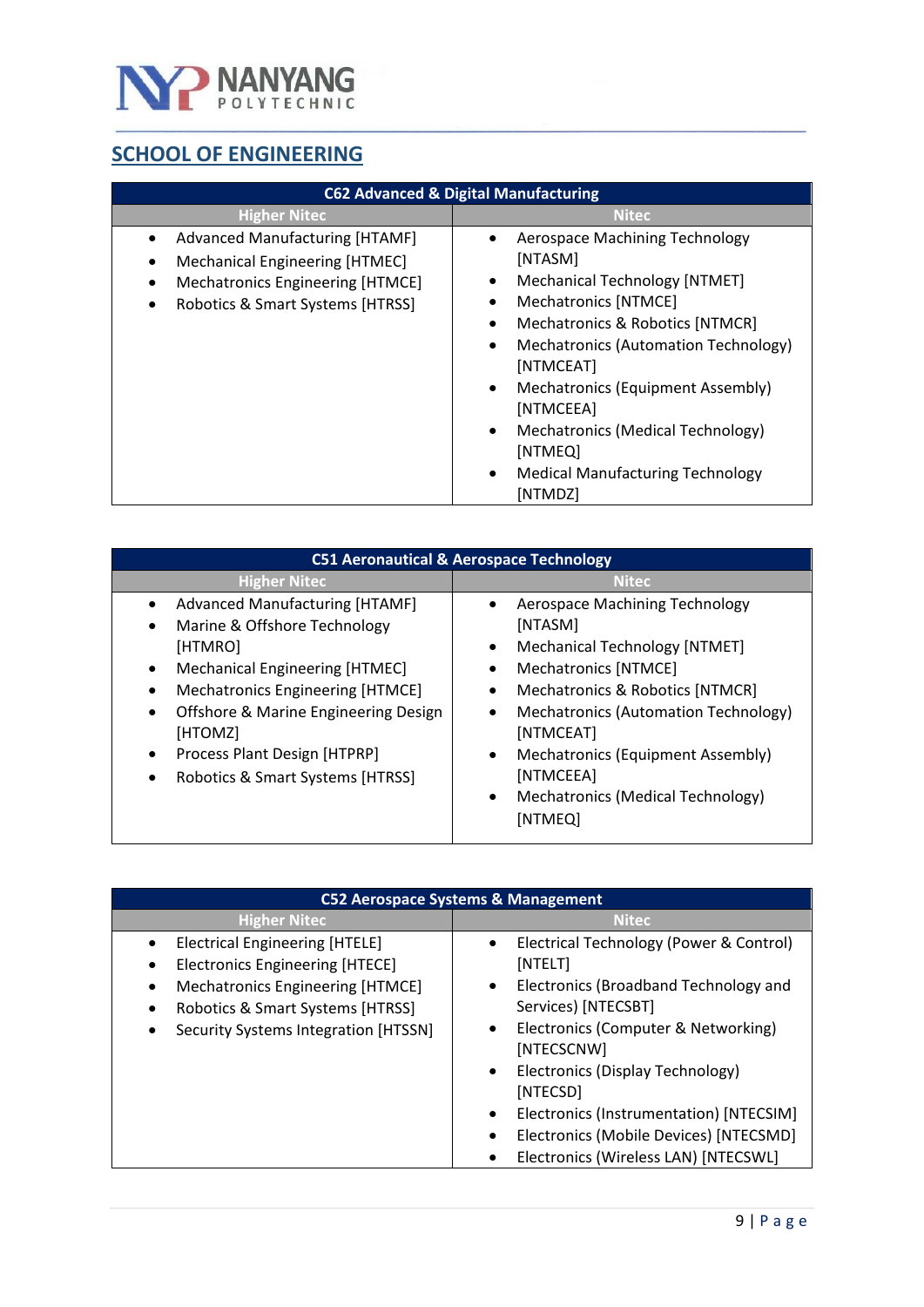

| <b>C31 AI &amp; Data Engineering</b>                                                                                                                                                                                                                                                                                                                        |                                                                                                                                                                                                                                                                                                                                                                                                                                                                                                                                                                                                                        |
|-------------------------------------------------------------------------------------------------------------------------------------------------------------------------------------------------------------------------------------------------------------------------------------------------------------------------------------------------------------|------------------------------------------------------------------------------------------------------------------------------------------------------------------------------------------------------------------------------------------------------------------------------------------------------------------------------------------------------------------------------------------------------------------------------------------------------------------------------------------------------------------------------------------------------------------------------------------------------------------------|
| <b>Higher Nitec</b>                                                                                                                                                                                                                                                                                                                                         | <b>Nitec</b>                                                                                                                                                                                                                                                                                                                                                                                                                                                                                                                                                                                                           |
| <b>Business Information Systems [HTBIZ]</b><br>Cyber & Network Security [HTCNZ]<br><b>Electrical Engineering [HTELE]</b><br><b>Electronics Engineering [HTECE]</b><br>Games Programming & Development<br>[HTGPD]<br>Information Technology [HTINT]<br>IT Systems & Networks [HTISN]<br>Mechatronics Engineering [HTMCE]<br>Robotics & Smart Systems [HTRSS] | Electronics (Computer & Networking)<br>[NTECSCNW]<br>Electronics (Wireless LAN) [NTECSWL]<br>Electronics, Computer Networking &<br><b>Communications [NTECZ]</b><br>Infocomm Technology [NTICT]<br>$\bullet$<br>Infocomm Technology (Networking &<br>$\bullet$<br><b>Systems Administration) [NTICN]</b><br>Mechatronics [NTMCE]<br>Mechatronics & Robotics [NTMCR]<br>Mechatronics (Automation Technology)<br>٠<br>[NTMCEAT]<br>Mechatronics (Medical Technology)<br>$\bullet$<br>[NTMEQ]<br>Security Technology [NTSYT]<br>Social Media & Web Development<br>$\bullet$<br>[NTSWD]<br><b>Web Applications [NTWEB]</b> |

| <b>C71 Biomedical Engineering</b>                                                                                                                                                                                        |                                                                                                                                                                                                                                                                                                              |
|--------------------------------------------------------------------------------------------------------------------------------------------------------------------------------------------------------------------------|--------------------------------------------------------------------------------------------------------------------------------------------------------------------------------------------------------------------------------------------------------------------------------------------------------------|
| <b>Higher Nitec</b>                                                                                                                                                                                                      | <b>Nitec</b>                                                                                                                                                                                                                                                                                                 |
| <b>Electrical Engineering [HTELE]</b><br><b>Electronics Engineering [HTECE]</b><br>$\bullet$<br>Mechanical Engineering [HTMEC]<br>$\bullet$<br>Mechatronics Engineering [HTMCE]<br>Robotics & Smart Systems [HTRSS]<br>٠ | Electronics (Display Technology)<br>$\bullet$<br>[NTECSD]<br>Electronics (Instrumentation) [NTECSIM]<br>$\bullet$<br>Mechatronics [NTMCE]<br>Mechatronics & Robotics [NTMCR]<br>Mechatronics (Medical Technology)<br>$\bullet$<br>[NTMEQ]<br><b>Medical Manufacturing Technology</b><br>$\bullet$<br>[NTMDZ] |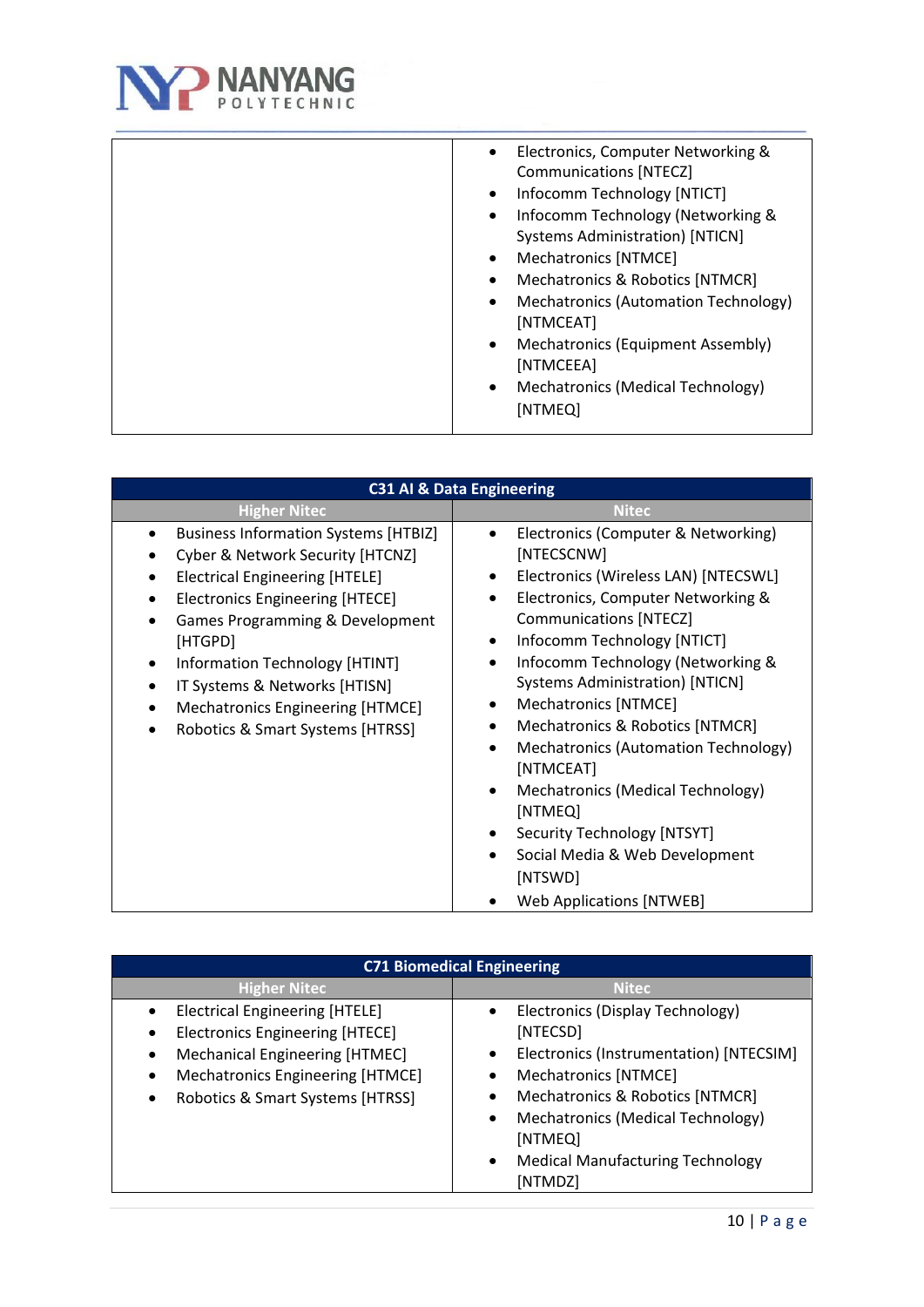

| <b>C89 Electronic &amp; Computer Engineering</b>                                                                                                                                                                                                                                                                                                            |                                                                                                                                                                                                                                                                                                                                                                                                                                                                                                                                                                                                                                                                                                                                                                                                                                                                                                                                         |
|-------------------------------------------------------------------------------------------------------------------------------------------------------------------------------------------------------------------------------------------------------------------------------------------------------------------------------------------------------------|-----------------------------------------------------------------------------------------------------------------------------------------------------------------------------------------------------------------------------------------------------------------------------------------------------------------------------------------------------------------------------------------------------------------------------------------------------------------------------------------------------------------------------------------------------------------------------------------------------------------------------------------------------------------------------------------------------------------------------------------------------------------------------------------------------------------------------------------------------------------------------------------------------------------------------------------|
| <b>Higher Nitec</b>                                                                                                                                                                                                                                                                                                                                         | <b>Nitec</b>                                                                                                                                                                                                                                                                                                                                                                                                                                                                                                                                                                                                                                                                                                                                                                                                                                                                                                                            |
| Cyber & Network Security [HTCNZ]<br>$\bullet$<br>Electrical Engineering [HTELE] (1)<br>Electronics Engineering [HTECE] (1)<br>$\bullet$<br><b>Information Technology [HTINT]</b><br>$\bullet$<br>IT Systems & Networks [HTISN]<br>$\bullet$<br>Mechatronics Engineering [HTMCE]<br>$\bullet$<br>$\left( 1\right)$<br>Robotics & Smart Systems [HTRSS] $(1)$ | Electrical Technology (Power & Control)<br>$\bullet$<br>[NTELT] $(1)$<br>Electronics (Broadband Technology and<br>Services) [NTECSBT] (1)<br>Electronics (Computer & Networking)<br>[NTECSCNW] $(1)$<br>Electronics (Display Technology)<br>[NTECSD] $(1)$<br>Electronics (Instrumentation) [NTECSIM]<br>$\left( 1\right)$<br>Electronics (Mobile Devices) [NTECSMD]<br>$\left( 1\right)$<br>Electronics (Wireless LAN) [NTECSWL]<br>$\left( 1\right)$<br>Electronics, Computer Networking &<br>٠<br>Communications [NTECZ] (1)<br>Infocomm Technology [NTICT]<br>Infocomm Technology (Networking &<br>$\bullet$<br><b>Systems Administration) [NTICN]</b><br>Mechatronics [NTMCE] (1)<br>Mechatronics & Robotics [NTMCR] (1)<br>$\bullet$<br>Mechatronics (Automation Technology)<br>$\bullet$<br>[NTMCEAT]<br><b>Mechatronics (Equipment Assembly)</b><br>[NTMCEEA]<br>Security Technology [NTSYT]<br><b>Web Applications [NTWEB]</b> |

① Applicants with GPA≥3.5 may apply for the 2-year Diploma programme. All Higher Nitec Non-DPP graduates applying for direct entry to year 2 of the courses must pass BM1 or obtained at least a C6 grade in 'O' Level Mathematics. Those who pass 'O' Level Maths may be exempted from BM1.

| <b>C41 Engineering with Business</b>                                                                                                                                                                                                                                                                                        |                      |
|-----------------------------------------------------------------------------------------------------------------------------------------------------------------------------------------------------------------------------------------------------------------------------------------------------------------------------|----------------------|
| <b>Higher Nitec</b>                                                                                                                                                                                                                                                                                                         | <b>Nitec</b>         |
| <b>Advanced Manufacturing [HTAMF]</b><br>$\bullet$<br><b>Business Information Systems [HTBIZ]</b><br>Civil & Structural Engineering Design<br>٠<br>[HTCSZ]<br><b>Electrical Engineering [HTELE]</b><br>٠<br><b>Electronics Engineering [HTECE]</b><br>Information Technology [HTINT]<br>٠<br>Mechanical Engineering [HTMEC] | Mechatronics [NTMCE] |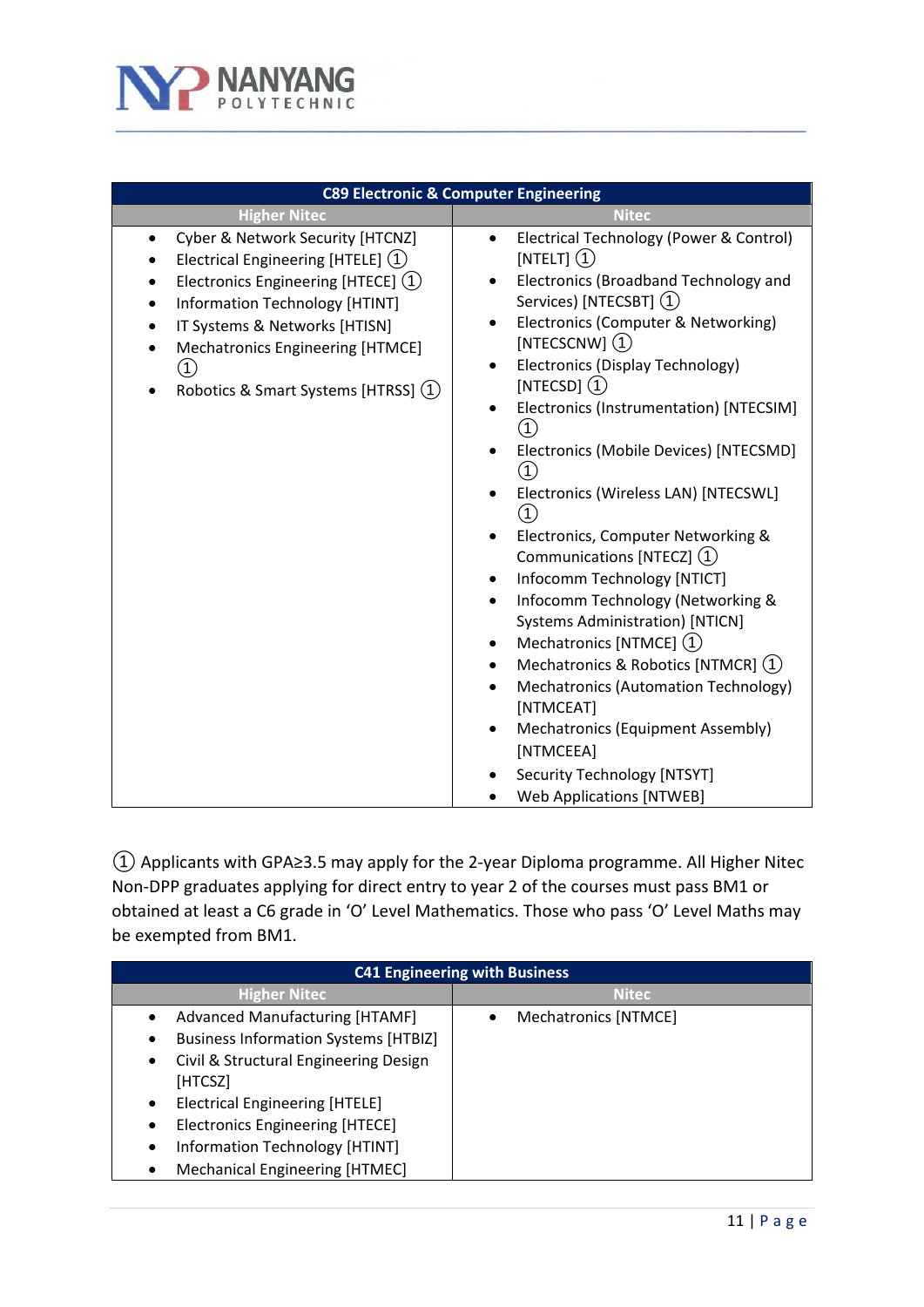

## • Mechatronics Engineering [HTMCE]

| C75 Infocomm & Media Engineering                                                                                                                                                                                                                                                                                                                                                                                                                                                                                                                                |                                                                                                                                                                                                                                                                                                                                                                                                                                                                                                                                                                                                                               |
|-----------------------------------------------------------------------------------------------------------------------------------------------------------------------------------------------------------------------------------------------------------------------------------------------------------------------------------------------------------------------------------------------------------------------------------------------------------------------------------------------------------------------------------------------------------------|-------------------------------------------------------------------------------------------------------------------------------------------------------------------------------------------------------------------------------------------------------------------------------------------------------------------------------------------------------------------------------------------------------------------------------------------------------------------------------------------------------------------------------------------------------------------------------------------------------------------------------|
| <b>Higher Nitec</b>                                                                                                                                                                                                                                                                                                                                                                                                                                                                                                                                             | <b>Nitec</b>                                                                                                                                                                                                                                                                                                                                                                                                                                                                                                                                                                                                                  |
| <b>Banking Services [HSBNS]</b><br><b>Business Information Systems [HTBIZ]</b><br>Cyber & Network Security [HTCNZ]<br><b>Electrical Engineering [HTELE]</b><br><b>Electronics Engineering [HTECE]</b><br>$\bullet$<br>Games Art & Design [HTGAD]<br>Games Design & Development [HTGDD]<br>Games Programming & Development<br>[HTGPD]<br>Information Technology [HTINT]<br>٠<br>Interactive Design [HSIDN]<br>$\bullet$<br>IT Systems & Networks [HTISN]<br>Mechatronics Engineering [HTMCE]<br>Robotics & Smart Systems [HTRSS]<br>Visual Merchandising [HSVSM] | <b>Digital Animation [NSDAN]</b><br>Electronics (Computer & Networking)<br>[NTECSCNW]<br>Electronics (Wireless LAN) [NTECSWL]<br>Electronics, Computer Networking &<br>Communications [NTECZ]<br>Infocomm Technology [NTICT]<br>$\bullet$<br>Infocomm Technology (Networking &<br>$\bullet$<br><b>Systems Administration) [NTICN]</b><br>Mechatronics [NTMCE]<br>Mechatronics & Robotics [NTMCR]<br>Product Design [NSPID]<br>Security Technology [NTSYT]<br>Social Media & Web Development<br>[NTSWD]<br>Space Design (Interior & Exhibition)<br>[NSSDNI]<br>Visual Communication [NSVSC]<br><b>Web Applications [NTWEB]</b> |

| <b>C50 Nanotechnology &amp; Materials Science</b>                                                                                                                                                |                                                                                                                                                                                                                                                                                                                                                                                                                                                                                                                   |
|--------------------------------------------------------------------------------------------------------------------------------------------------------------------------------------------------|-------------------------------------------------------------------------------------------------------------------------------------------------------------------------------------------------------------------------------------------------------------------------------------------------------------------------------------------------------------------------------------------------------------------------------------------------------------------------------------------------------------------|
| <b>Higher Nitec</b>                                                                                                                                                                              | <b>Nitec</b>                                                                                                                                                                                                                                                                                                                                                                                                                                                                                                      |
| <b>Electrical Engineering [HTELE]</b><br><b>Electronics Engineering [HTECE]</b><br>Mechanical Engineering [HTMEC]<br><b>Mechatronics Engineering [HTMCE]</b><br>Robotics & Smart Systems [HTRSS] | <b>Chemical Process Technology</b><br>(Petrochemicals) [NTCPZ]<br><b>Chemical Process Technology</b><br>(Pharmaceuticals) [NTCPTPHC]<br>Electronics (Display Technology)<br>[NTECSD]<br>Mechanical Technology [NTMET]<br><b>Mechatronics [NTMCE]</b><br>Mechatronics & Robotics [NTMCR]<br>Mechatronics (Automation Technology)<br>[NTMCEAT]<br>Mechatronics (Equipment Assembly)<br>[NTMCEEA]<br>Mechatronics (Medical Technology)<br>[NTMEQ]<br><b>Medical Manufacturing Technology</b><br>$\bullet$<br>[NTMDZ] |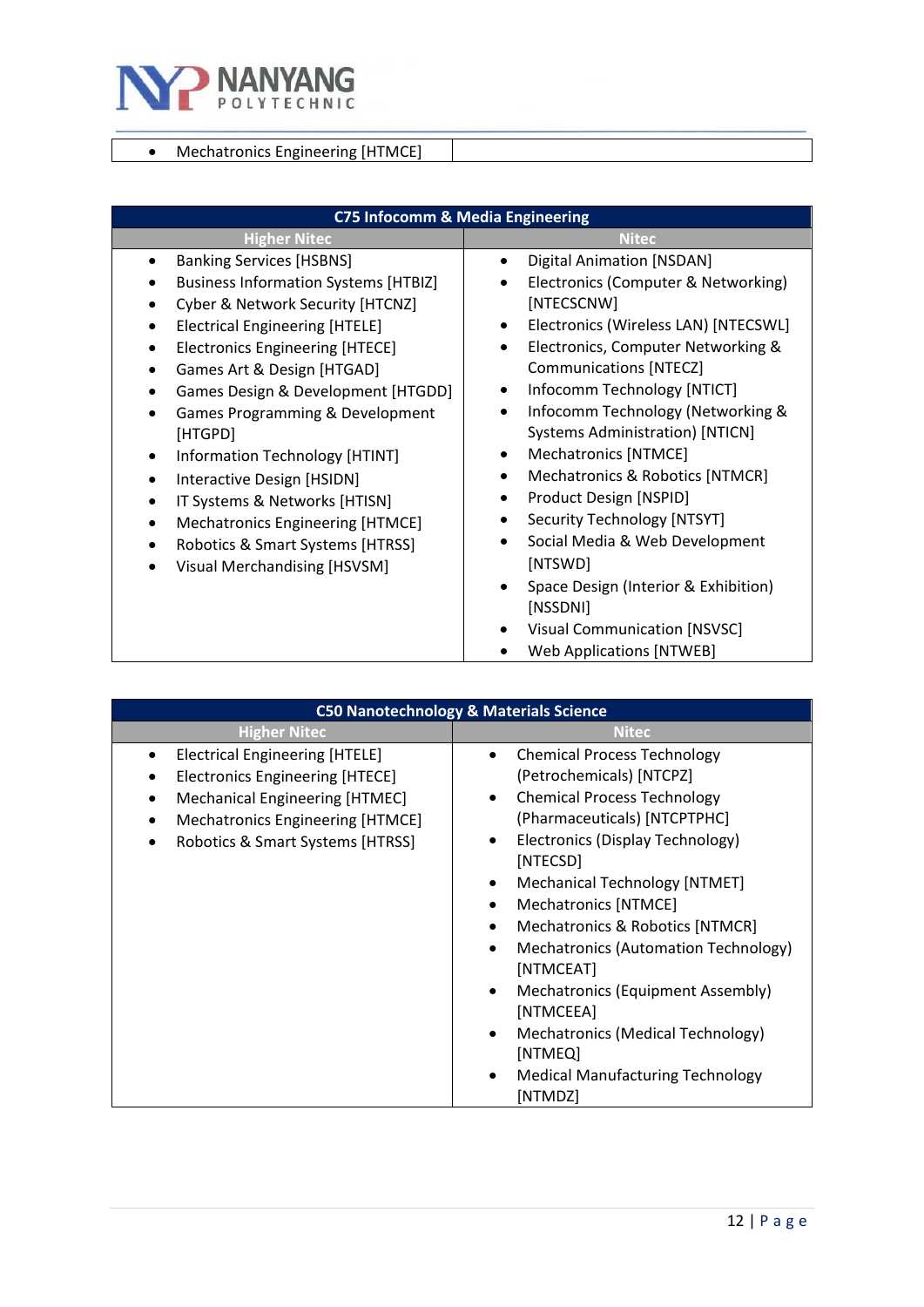

|                                                                                                                                                                                                                                                              | <b>C87 Robotics &amp; Mechatronics</b>                                                                                                                                                                                                                                                                                                                                                                                                                                                                                                                                                                                                                                                                                                                                                                                                                                                                                              |
|--------------------------------------------------------------------------------------------------------------------------------------------------------------------------------------------------------------------------------------------------------------|-------------------------------------------------------------------------------------------------------------------------------------------------------------------------------------------------------------------------------------------------------------------------------------------------------------------------------------------------------------------------------------------------------------------------------------------------------------------------------------------------------------------------------------------------------------------------------------------------------------------------------------------------------------------------------------------------------------------------------------------------------------------------------------------------------------------------------------------------------------------------------------------------------------------------------------|
| <b>Higher Nitec</b>                                                                                                                                                                                                                                          | <b>Nitec</b>                                                                                                                                                                                                                                                                                                                                                                                                                                                                                                                                                                                                                                                                                                                                                                                                                                                                                                                        |
| Electrical Engineering [HTELE] (1)<br>$\bullet$<br>Electronics Engineering [HTECE] (1)<br>٠<br>Mechanical Engineering [HTMEC] (1)<br>$\bullet$<br>Mechatronics Engineering [HTMCE]<br>$\bullet$<br>$\left( 1\right)$<br>Robotics & Smart Systems [HTRSS] (1) | <b>Aerospace Machining Technology</b><br>$\bullet$<br>[NTASM]<br>Electrical Technology (Power & Control)<br>[NTELT]<br>Electronics (Broadband Technology and<br>Services) [NTECSBT]<br>Electronics (Computer & Networking)<br>$\bullet$<br>[NTECSCNW]<br>Electronics (Display Technology)<br>٠<br>[NTECSD]<br>Electronics (Instrumentation) [NTECSIM]<br>٠<br>Electronics (Mobile Devices) [NTECSMD]<br>$\bullet$<br>Electronics (Wireless LAN) [NTECSWL]<br>$\bullet$<br>Electronics, Computer Networking &<br>$\bullet$<br><b>Communications [NTECZ]</b><br>Mechanical Technology [NTMET]<br>٠<br><b>Mechatronics [NTMCE]</b><br>$\bullet$<br>Mechatronics & Robotics [NTMCR]<br>Mechatronics (Automation Technology)<br>$\bullet$<br>[NTMCEAT]<br>Mechatronics (Equipment Assembly)<br>$\bullet$<br>[NTMCEEA]<br>Mechatronics (Medical Technology)<br>$\bullet$<br>[NTMEQ]<br><b>Medical Manufacturing Technology</b><br>[NTMDZ] |

① Applicants with GPA≥3.5 may apply for the 2-year Diploma programme. All Higher Nitec Non-DPP graduates applying for direct entry to year 2 of the courses must pass BM1 or obtained at least a C6 grade in 'O' Level Mathematics. Those who pass 'O' Level Maths may be exempted from BM1.

| <b>C42 Common Engineering Programme</b>       |                                                      |
|-----------------------------------------------|------------------------------------------------------|
| <b>Higher Nitec</b>                           | <b>Nitec</b>                                         |
| <b>Advanced Manufacturing [HTAMF]</b>         | Aerospace Machining Technology                       |
| <b>Banking Services [HSBNS]</b>               | [NTASM]                                              |
| <b>Business Information Systems [HTBIZ]</b>   | <b>Chemical Process Technology</b><br>$\bullet$      |
| Civil & Structural Engineering Design         | (Petrochemicals) [NTCPZ]                             |
| [HTCSZ]                                       | <b>Chemical Process Technology</b><br>$\bullet$      |
| Cyber & Network Security [HTCNZ]<br>$\bullet$ | (Pharmaceuticals) [NTCPTPHC]                         |
| <b>Electrical Engineering [HTELE]</b>         | <b>Digital Animation [NSDAN]</b>                     |
| <b>Electronics Engineering [HTECE]</b>        | Electrical Technology (Power & Control)<br>$\bullet$ |
| Games Art & Design [HTGAD]                    | [NTELT]                                              |
| Games Design & Development                    | Electronics (Broadband Technology and<br>$\bullet$   |
| [HTGDD]                                       | Services) [NTECSBT]                                  |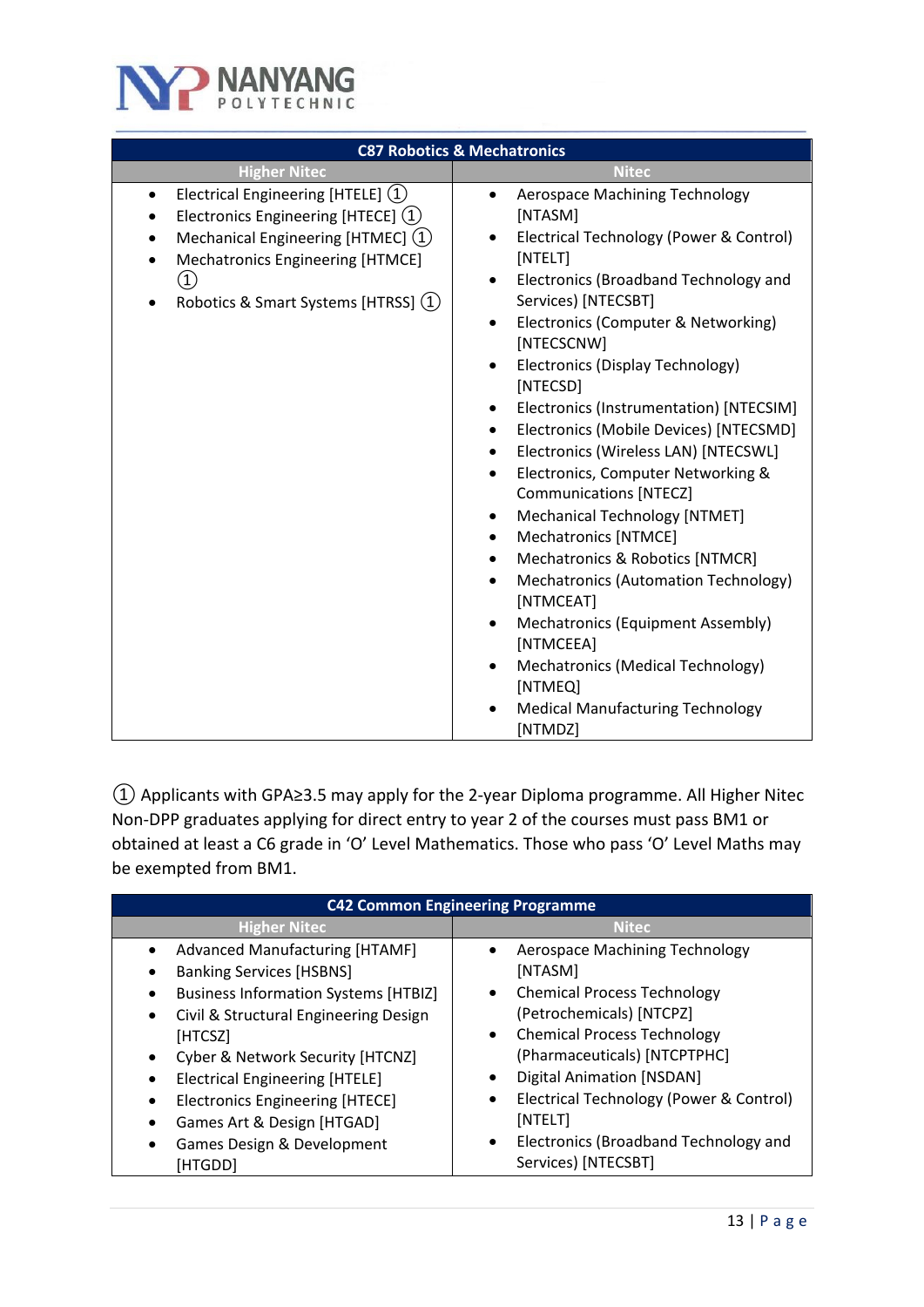

| Games Programming & Development<br>$\bullet$<br>[HTGPD]<br>Information Technology [HTINT]<br>٠<br>Interactive Design [HSIDN]<br>$\bullet$<br>IT Systems & Networks [HTISN]<br>$\bullet$<br>Marine & Offshore Technology<br>$\bullet$<br>[HTMRO]<br><b>Mechanical Engineering [HTMEC]</b><br>$\bullet$<br>Mechatronics Engineering [HTMCE]<br>$\bullet$<br>Offshore & Marine Engineering Design<br>$\bullet$<br>[HTOMZ]<br>Process Plant Design [HTPRP]<br>٠<br>Robotics & Smart Systems [HTRSS]<br>$\bullet$<br>Visual Merchandising [HSVSM] | Electronics (Computer & Networking)<br>$\bullet$<br>[NTECSCNW]<br>Electronics (Display Technology)<br>$\bullet$<br>[NTECSD]<br>Electronics (Instrumentation) [NTECSIM]<br>$\bullet$<br>Electronics (Mobile Devices) [NTECSMD]<br>$\bullet$<br>Electronics (Wireless LAN) [NTECSWL]<br>$\bullet$<br>Electronics, Computer Networking &<br>$\bullet$<br><b>Communications [NTECZ]</b><br>Infocomm Technology [NTICT]<br>$\bullet$<br>Infocomm Technology (Networking &<br>$\bullet$<br><b>Systems Administration) [NTICN]</b><br>Mechanical Technology [NTMET]<br>$\bullet$<br>Mechatronics [NTMCE]<br>$\bullet$<br>Mechatronics & Robotics [NTMCR]<br>$\bullet$<br>Mechatronics (Automation Technology)<br>$\bullet$<br>[NTMCEAT]<br>Mechatronics (Equipment Assembly)<br>$\bullet$<br>[NTMCEEA]<br>Mechatronics (Medical Technology)<br>$\bullet$<br>[NTMEQ]<br><b>Medical Manufacturing Technology</b><br>$\bullet$<br>[NTMDZ]<br>Product Design [NSPID]<br>$\bullet$<br>Security Technology [NTSYT]<br>$\bullet$<br>Social Media & Web Development<br>$\bullet$<br>[NTSWD]<br>Space Design (Interior & Exhibition)<br>$\bullet$<br>[NSSDNI]<br><b>Visual Communication [NSVSC]</b><br><b>Web Applications [NTWEB]</b><br>$\bullet$ |
|----------------------------------------------------------------------------------------------------------------------------------------------------------------------------------------------------------------------------------------------------------------------------------------------------------------------------------------------------------------------------------------------------------------------------------------------------------------------------------------------------------------------------------------------|--------------------------------------------------------------------------------------------------------------------------------------------------------------------------------------------------------------------------------------------------------------------------------------------------------------------------------------------------------------------------------------------------------------------------------------------------------------------------------------------------------------------------------------------------------------------------------------------------------------------------------------------------------------------------------------------------------------------------------------------------------------------------------------------------------------------------------------------------------------------------------------------------------------------------------------------------------------------------------------------------------------------------------------------------------------------------------------------------------------------------------------------------------------------------------------------------------------------------------------|
|                                                                                                                                                                                                                                                                                                                                                                                                                                                                                                                                              |                                                                                                                                                                                                                                                                                                                                                                                                                                                                                                                                                                                                                                                                                                                                                                                                                                                                                                                                                                                                                                                                                                                                                                                                                                      |

#### **Common Engineering Programme**

The first academic semester is common to all students. Students may choose to take the Electronics-Aerospace-Computer Engineering Track or the Mechanical-Aerospace-Biomedical Engineering Track in the second academic semester. At the end of academic year 1, they will opt for one of the 10 Diploma courses:

- Advanced & Digital Manufacturing
- Aeronautical & Aerospace Technology
- Aerospace Systems & Management
- AI & Data Engineering
- Biomedical Engineering
- Electronic & Computer Engineering
- Engineering with Business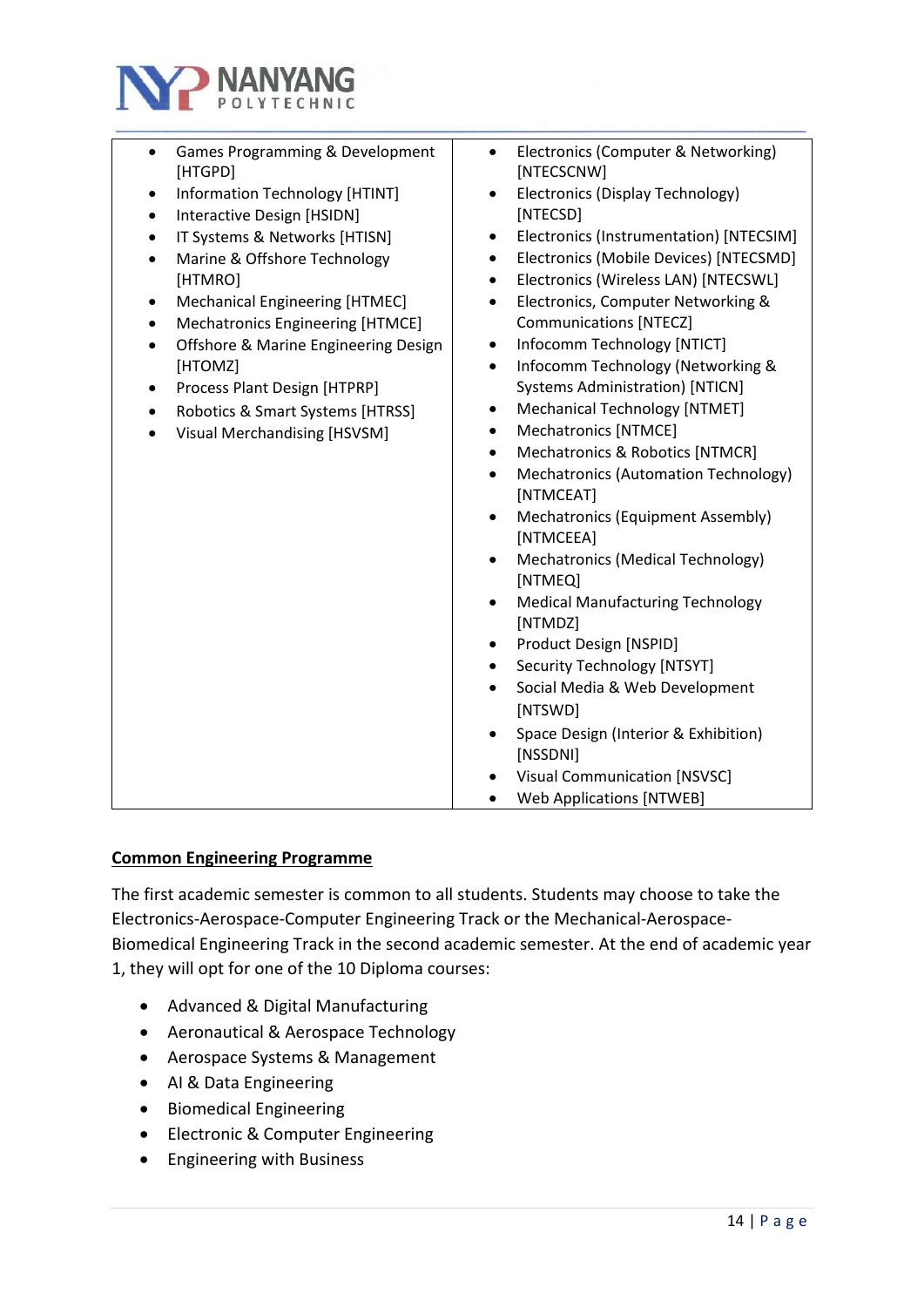

- Infocomm & Media Engineering
- Nanotechnology & Materials Science
- Robotics & Mechatronics

#### **Notes:**

Applicants with colour vision deficiency, applying for the following courses, may encounter difficulties meeting the course requirements and expectations.

- Diploma in Biomedical Engineering
- Diploma in Electronic & Computer Engineering
- Diploma in Infocomm & Media Engineering
- Diploma in Nanotechnology & Materials Science
- Diploma in Robotics & Mechatronics

Applicants with colour vision deficiency, hearing and other physical impairment, applying for the following courses, may encounter difficulties meeting the course requirements and expectations.

- Diploma in Aeronautical & Aerospace Technology
- Diploma in Aerospace Systems & Management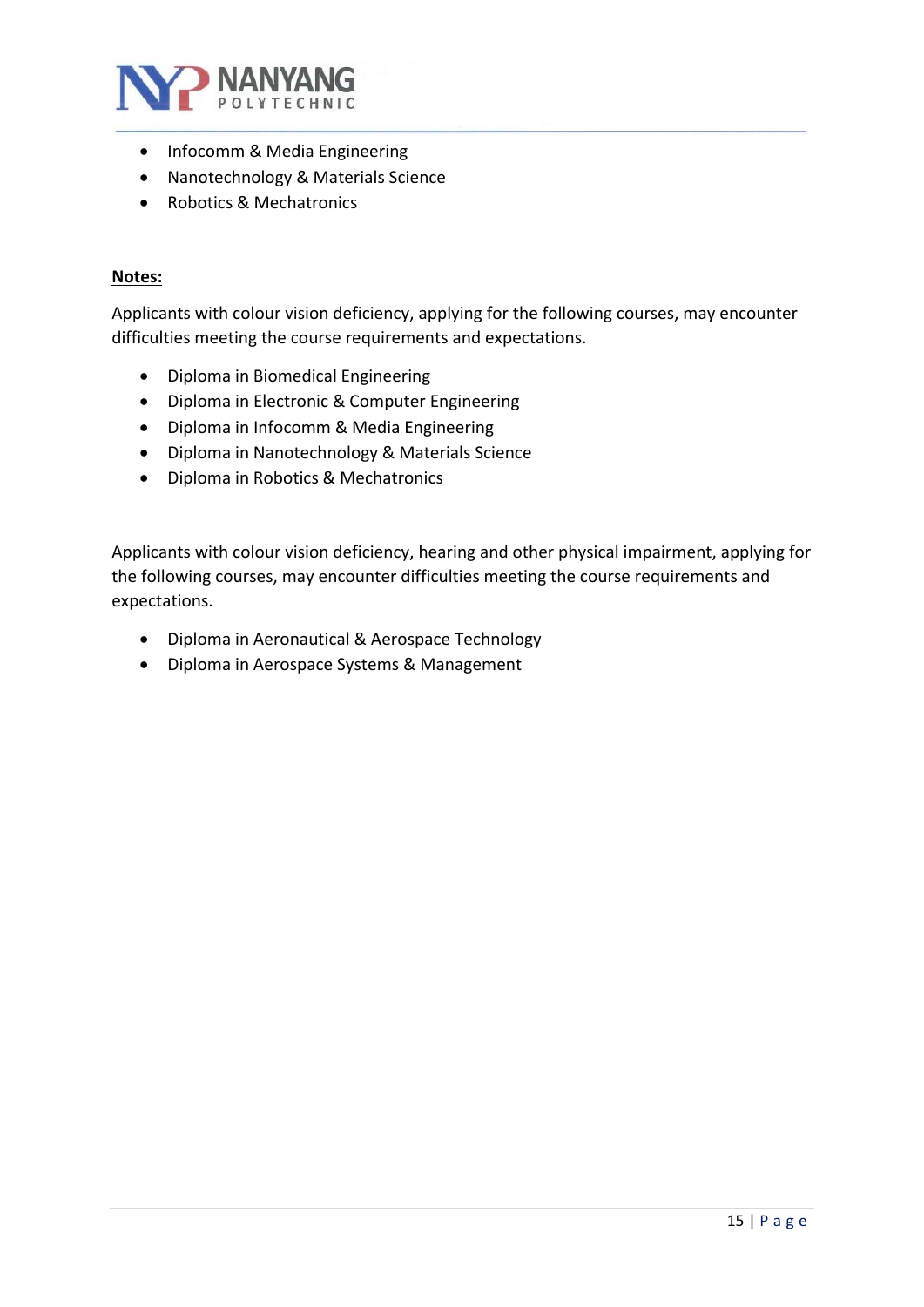

# <span id="page-15-0"></span>**SCHOOL OF INFORMATION TECHNOLOGY**

| <b>Higher Nitec</b>                                                                                                                                                                                                                                                                                                                                                                                                                                                                                                                                                                  | <b>Nitec</b>                                                                                                                                                                                                                                                                                                                                                                                                                                                                                                                                                                                       |
|--------------------------------------------------------------------------------------------------------------------------------------------------------------------------------------------------------------------------------------------------------------------------------------------------------------------------------------------------------------------------------------------------------------------------------------------------------------------------------------------------------------------------------------------------------------------------------------|----------------------------------------------------------------------------------------------------------------------------------------------------------------------------------------------------------------------------------------------------------------------------------------------------------------------------------------------------------------------------------------------------------------------------------------------------------------------------------------------------------------------------------------------------------------------------------------------------|
| <b>Accounting [HSACN]</b><br>٠<br>$\bullet$<br><b>Banking Services [HSBNS]</b><br><b>Business Information Systems [HTBIZ]</b><br>$\bullet$<br>Cyber & Network Security [HTCNZ]<br><b>Electronics Engineering [HTECE]</b><br>$\bullet$<br>Games Design & Development<br>[HTGDD]<br>$\bullet$<br>Games Programming & Development<br>[HTGPD]<br>$\bullet$<br>Information Technology [HTINT]<br>Interactive Design [HSIDN]<br>$\bullet$<br>٠<br>IT Systems & Networks [HTISN]<br>٠<br>Robotics & Smart Systems [HTRSS]<br>Security Systems Integration [HTSSN]<br>$\bullet$<br>$\bullet$ | Electronics (Broadband Technology and<br>Services) [NTECSBT]<br>Electronics (Computer & Networking)<br>[NTECSCNW]<br>Electronics (Display Technology)<br>[NTECSD]<br>Electronics (Instrumentation) [NTECSIM]<br>Electronics (Mobile Devices) [NTECSMD]<br>Electronics (Wireless LAN) [NTECSWL]<br>Electronics, Computer Networking &<br><b>Communications [NTECZ]</b><br>Infocomm Technology [NTICT]<br>Infocomm Technology (Networking &<br><b>Systems Administration) [NTICN]</b><br>Security Technology [NTSYT]<br>Social Media & Web Development<br>[NTSWD]<br><b>Web Applications [NTWEB]</b> |

| <b>C43 Business Intelligence &amp; Analytics</b>                                                                                                                                                                                                                                                                                                                                                                                 |                                                                                                                                                                                                                                                                                                                                                                                                                                                                                                                                                                                                                                                |  |
|----------------------------------------------------------------------------------------------------------------------------------------------------------------------------------------------------------------------------------------------------------------------------------------------------------------------------------------------------------------------------------------------------------------------------------|------------------------------------------------------------------------------------------------------------------------------------------------------------------------------------------------------------------------------------------------------------------------------------------------------------------------------------------------------------------------------------------------------------------------------------------------------------------------------------------------------------------------------------------------------------------------------------------------------------------------------------------------|--|
| <b>Higher Nitec</b>                                                                                                                                                                                                                                                                                                                                                                                                              | <b>Nitec</b>                                                                                                                                                                                                                                                                                                                                                                                                                                                                                                                                                                                                                                   |  |
| <b>Banking Services [HSBNS]</b><br><b>Business Information Systems [HTBIZ]</b><br>Cyber & Network Security [HTCNZ]<br><b>Electronics Engineering [HTECE]</b><br>Games Design & Development<br>[HTGDD]<br>Games Programming & Development<br>[HTGPD]<br>Information Technology [HTINT]<br>Interactive Design [HSIDN]<br>IT Systems & Networks [HTISN]<br>Robotics & Smart Systems [HTRSS]<br>Security Systems Integration [HTSSN] | Electronics (Broadband Technology and<br>Services) [NTECSBT]<br>Electronics (Computer & Networking)<br>[NTECSCNW]<br>Electronics (Display Technology)<br>$\bullet$<br>[NTECSD]<br>Electronics (Instrumentation) [NTECSIM]<br>Electronics (Mobile Devices) [NTECSMD]<br>Electronics (Wireless LAN) [NTECSWL]<br>Electronics, Computer Networking &<br>$\bullet$<br><b>Communications [NTECZ]</b><br>Infocomm Technology [NTICT]<br>Infocomm Technology (Networking &<br><b>Systems Administration) [NTICN]</b><br>Security Technology [NTSYT]<br>٠<br>Social Media & Web Development<br>$\bullet$<br>[NTSWD]<br><b>Web Applications [NTWEB]</b> |  |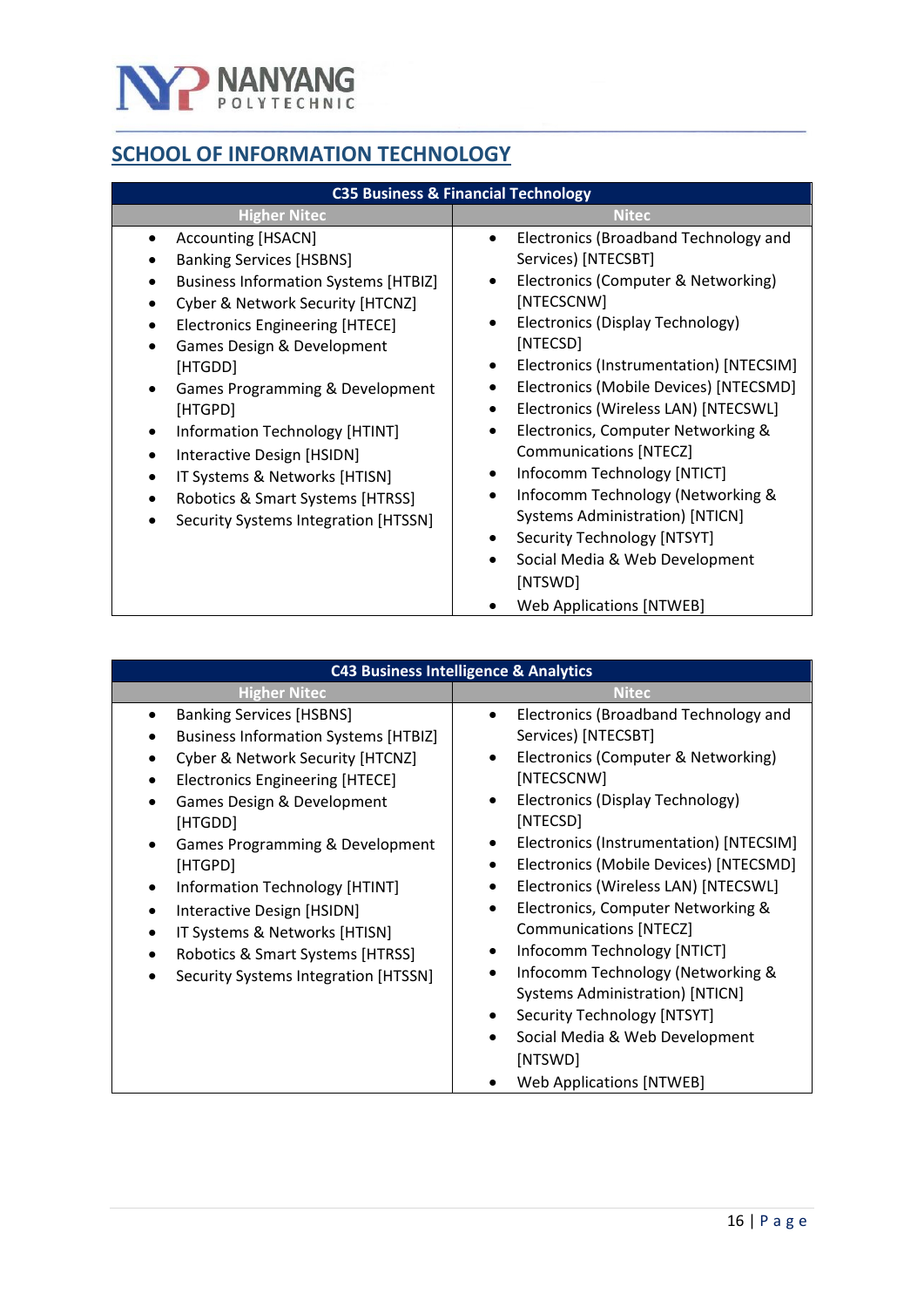

| <b>C54 Cybersecurity &amp; Digital Forensics</b>                                                                                                                                                                                                                                                                                                                                                                                                                                                      |                                                                                                                                                                                                                                                                                                                                                                                                                                                                                                                                                                                                                                                                                               |  |
|-------------------------------------------------------------------------------------------------------------------------------------------------------------------------------------------------------------------------------------------------------------------------------------------------------------------------------------------------------------------------------------------------------------------------------------------------------------------------------------------------------|-----------------------------------------------------------------------------------------------------------------------------------------------------------------------------------------------------------------------------------------------------------------------------------------------------------------------------------------------------------------------------------------------------------------------------------------------------------------------------------------------------------------------------------------------------------------------------------------------------------------------------------------------------------------------------------------------|--|
| <b>Higher Nitec</b>                                                                                                                                                                                                                                                                                                                                                                                                                                                                                   | <b>Nitec</b>                                                                                                                                                                                                                                                                                                                                                                                                                                                                                                                                                                                                                                                                                  |  |
| <b>Business Information Systems [HTBIZ]</b><br>$\bullet$<br>Cyber & Network Security [HTCNZ]<br><b>Electronics Engineering [HTECE]</b><br>$\bullet$<br>Games Design & Development<br>$\bullet$<br>[HTGDD]<br>Games Programming & Development<br>[HTGPD]<br>Information Technology [HTINT]<br>$\bullet$<br>Interactive Design [HSIDN]<br>$\bullet$<br>IT Systems & Networks [HTISN]<br>$\bullet$<br>Robotics & Smart Systems [HTRSS]<br>$\bullet$<br>Security Systems Integration [HTSSN]<br>$\bullet$ | Electronics (Broadband Technology and<br>Services) [NTECSBT]<br>Electronics (Computer & Networking)<br>$\bullet$<br>[NTECSCNW]<br>Electronics (Display Technology)<br>$\bullet$<br>[NTECSD]<br>Electronics (Instrumentation) [NTECSIM]<br>Electronics (Mobile Devices) [NTECSMD]<br>$\bullet$<br>Electronics (Wireless LAN) [NTECSWL]<br>$\bullet$<br>Electronics, Computer Networking &<br><b>Communications [NTECZ]</b><br>Infocomm Technology [NTICT]<br>Infocomm Technology (Networking &<br>$\bullet$<br><b>Systems Administration) [NTICN]</b><br>Security Technology [NTSYT]<br>$\bullet$<br>Social Media & Web Development<br>$\bullet$<br>[NTSWD]<br><b>Web Applications [NTWEB]</b> |  |

| <b>C80 Infocomm &amp; Security</b>                                                                                                                                                                                                                                                                                                                                                                                                                |                                                                                                                                                                                                                                                                                                                                                                                                                                                                                                                                                                                                                                                                                                                         |
|---------------------------------------------------------------------------------------------------------------------------------------------------------------------------------------------------------------------------------------------------------------------------------------------------------------------------------------------------------------------------------------------------------------------------------------------------|-------------------------------------------------------------------------------------------------------------------------------------------------------------------------------------------------------------------------------------------------------------------------------------------------------------------------------------------------------------------------------------------------------------------------------------------------------------------------------------------------------------------------------------------------------------------------------------------------------------------------------------------------------------------------------------------------------------------------|
| <b>Higher Nitec</b>                                                                                                                                                                                                                                                                                                                                                                                                                               | <b>Nitec</b>                                                                                                                                                                                                                                                                                                                                                                                                                                                                                                                                                                                                                                                                                                            |
| <b>Business Information Systems [HTBIZ]</b><br>$\bullet$<br>Cyber & Network Security [HTCNZ]<br><b>Electronics Engineering [HTECE]</b><br>Games Design & Development<br>[HTGDD]<br>Games Programming & Development<br>$\bullet$<br>[HTGPD]<br>Information Technology [HTINT]<br>Interactive Design [HSIDN]<br>$\bullet$<br>IT Systems & Networks [HTISN]<br>Robotics & Smart Systems [HTRSS]<br>$\bullet$<br>Security Systems Integration [HTSSN] | Electronics (Broadband Technology and<br>$\bullet$<br>Services) [NTECSBT]<br>Electronics (Computer & Networking)<br>[NTECSCNW]<br>Electronics (Display Technology)<br>$\bullet$<br>[NTECSD]<br>Electronics (Instrumentation) [NTECSIM]<br>$\bullet$<br>Electronics (Mobile Devices) [NTECSMD]<br>Electronics (Wireless LAN) [NTECSWL]<br>$\bullet$<br>Electronics, Computer Networking &<br>$\bullet$<br><b>Communications [NTECZ]</b><br>Infocomm Technology [NTICT]<br>$\bullet$<br>Infocomm Technology (Networking &<br>$\bullet$<br><b>Systems Administration) [NTICN]</b><br>Security Technology [NTSYT]<br>$\bullet$<br>Social Media & Web Development<br>$\bullet$<br>[NTSWD]<br><b>Web Applications [NTWEB]</b> |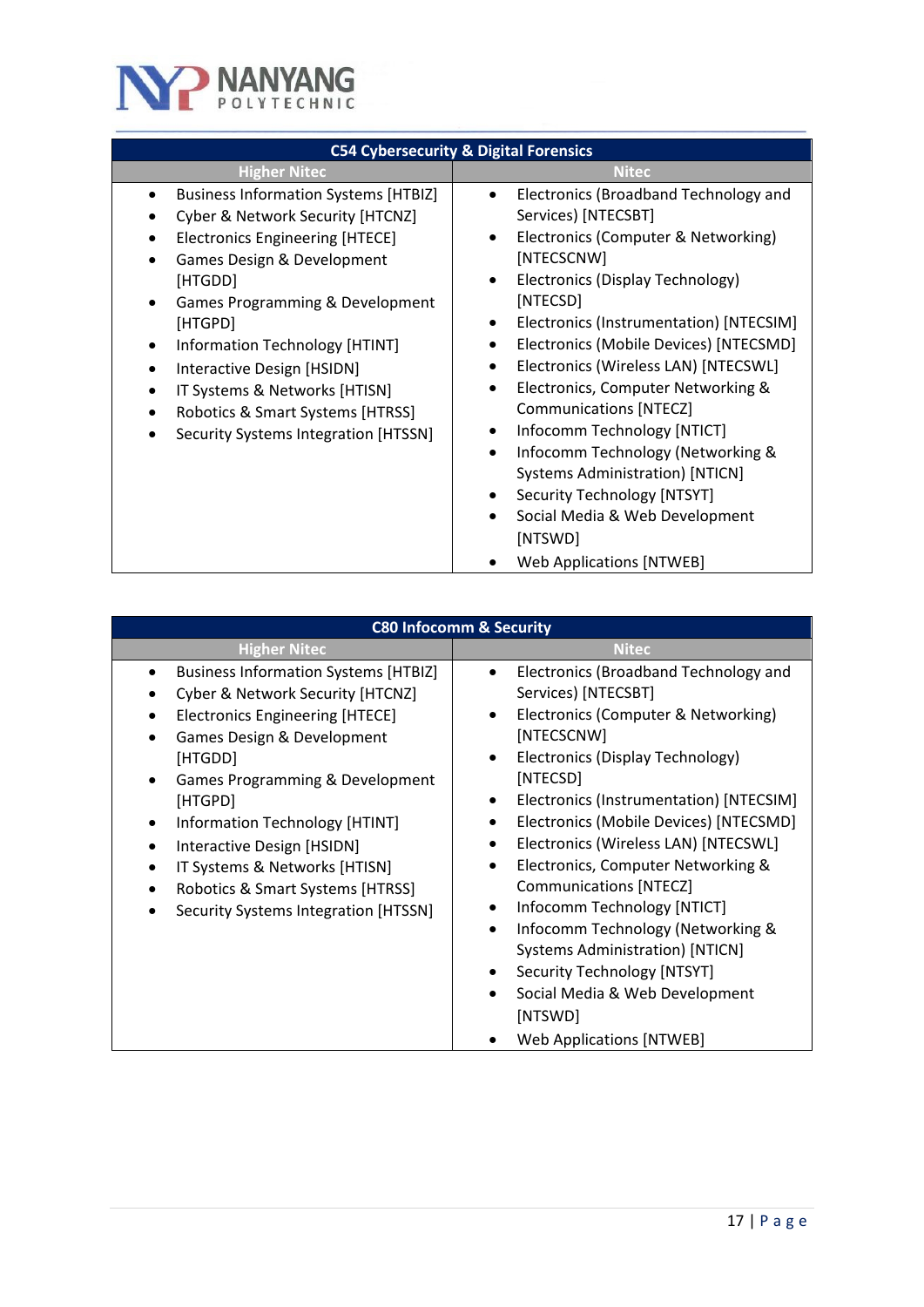

| <b>C85 Information Technology</b>                                                                                                                                                                                                                                                                                                                                                                                                                 |                                                                                                                                                                                                                                                                                                                                                                                                                                                                                                                                                                                                                                                                                         |  |
|---------------------------------------------------------------------------------------------------------------------------------------------------------------------------------------------------------------------------------------------------------------------------------------------------------------------------------------------------------------------------------------------------------------------------------------------------|-----------------------------------------------------------------------------------------------------------------------------------------------------------------------------------------------------------------------------------------------------------------------------------------------------------------------------------------------------------------------------------------------------------------------------------------------------------------------------------------------------------------------------------------------------------------------------------------------------------------------------------------------------------------------------------------|--|
| <b>Higher Nitec</b>                                                                                                                                                                                                                                                                                                                                                                                                                               | <b>Nitec</b>                                                                                                                                                                                                                                                                                                                                                                                                                                                                                                                                                                                                                                                                            |  |
| <b>Business Information Systems [HTBIZ]</b><br>Cyber & Network Security [HTCNZ]<br><b>Electronics Engineering [HTECE]</b><br>Games Design & Development<br>[HTGDD]<br>Games Programming & Development<br>[HTGPD]<br>Information Technology [HTINT]<br>$\bullet$<br>Interactive Design [HSIDN]<br>$\bullet$<br>IT Systems & Networks [HTISN]<br>$\bullet$<br>Robotics & Smart Systems [HTRSS]<br>$\bullet$<br>Security Systems Integration [HTSSN] | Electronics (Broadband Technology and<br>$\bullet$<br>Services) [NTECSBT]<br>Electronics (Computer & Networking)<br>٠<br>[NTECSCNW]<br>Electronics (Display Technology)<br>$\bullet$<br>[NTECSD]<br>Electronics (Instrumentation) [NTECSIM]<br>Electronics (Mobile Devices) [NTECSMD]<br>٠<br>Electronics (Wireless LAN) [NTECSWL]<br>٠<br>Electronics, Computer Networking &<br>$\bullet$<br><b>Communications [NTECZ]</b><br>Infocomm Technology [NTICT]<br>Infocomm Technology (Networking &<br>$\bullet$<br><b>Systems Administration) [NTICN]</b><br>Security Technology [NTSYT]<br>٠<br>Social Media & Web Development<br>$\bullet$<br>[NTSWD]<br><b>Web Applications [NTWEB]</b> |  |

| <b>C36 Common ICT Programme</b>                                                                                                                                                                                                                                                                                                                                                                                                                                                                                              |                                                                                                                                                                                                                                                                                                                                                                                                                                                                                                                                                                                                                                                                                  |  |
|------------------------------------------------------------------------------------------------------------------------------------------------------------------------------------------------------------------------------------------------------------------------------------------------------------------------------------------------------------------------------------------------------------------------------------------------------------------------------------------------------------------------------|----------------------------------------------------------------------------------------------------------------------------------------------------------------------------------------------------------------------------------------------------------------------------------------------------------------------------------------------------------------------------------------------------------------------------------------------------------------------------------------------------------------------------------------------------------------------------------------------------------------------------------------------------------------------------------|--|
| <b>Higher Nitec</b>                                                                                                                                                                                                                                                                                                                                                                                                                                                                                                          | <b>Nitec</b>                                                                                                                                                                                                                                                                                                                                                                                                                                                                                                                                                                                                                                                                     |  |
| Accounting [HSACN]<br><b>Banking Services [HSBNS]</b><br><b>Business Information Systems [HTBIZ]</b><br>Cyber & Network Security [HTCNZ]<br>$\bullet$<br><b>Electronics Engineering [HTECE]</b><br>٠<br>Games Design & Development<br>$\bullet$<br>[HTGDD]<br>Games Programming & Development<br>$\bullet$<br>[HTGPD]<br>Information Technology [HTINT]<br>Interactive Design [HSIDN]<br>$\bullet$<br>IT Systems & Networks [HTISN]<br>$\bullet$<br>Robotics & Smart Systems [HTRSS]<br>Security Systems Integration [HTSSN] | Electronics (Broadband Technology and<br>$\bullet$<br>Services) [NTECSBT]<br>Electronics (Computer & Networking)<br>[NTECSCNW]<br>Electronics (Display Technology)<br>$\bullet$<br>[NTECSD]<br>Electronics (Instrumentation) [NTECSIM]<br>$\bullet$<br>Electronics (Mobile Devices) [NTECSMD]<br>Electronics (Wireless LAN) [NTECSWL]<br>Electronics, Computer Networking &<br>$\bullet$<br><b>Communications [NTECZ]</b><br>Infocomm Technology [NTICT]<br>Infocomm Technology (Networking &<br>$\bullet$<br><b>Systems Administration) [NTICN]</b><br>Security Technology [NTSYT]<br>Social Media & Web Development<br>$\bullet$<br>[NTSWD]<br><b>Web Applications [NTWEB]</b> |  |

## **Common ICT Programme**

The first academic year is common to all students and they will opt for one of the following Diploma courses at the end of academic year 1: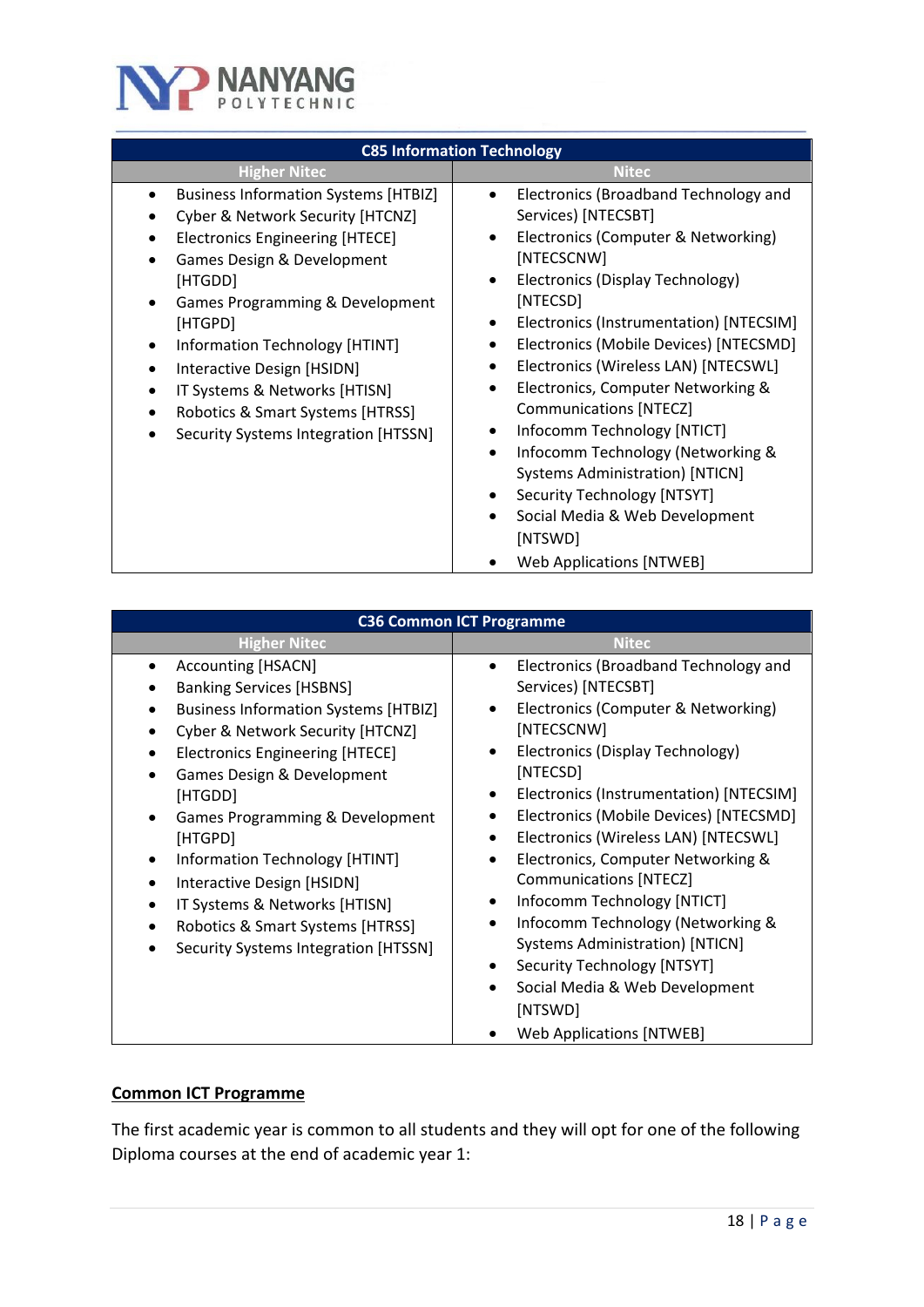

- Business & Financial Technology
- Cybersecurity & Digital Forensics
- Infocomm & Security
- Information Technology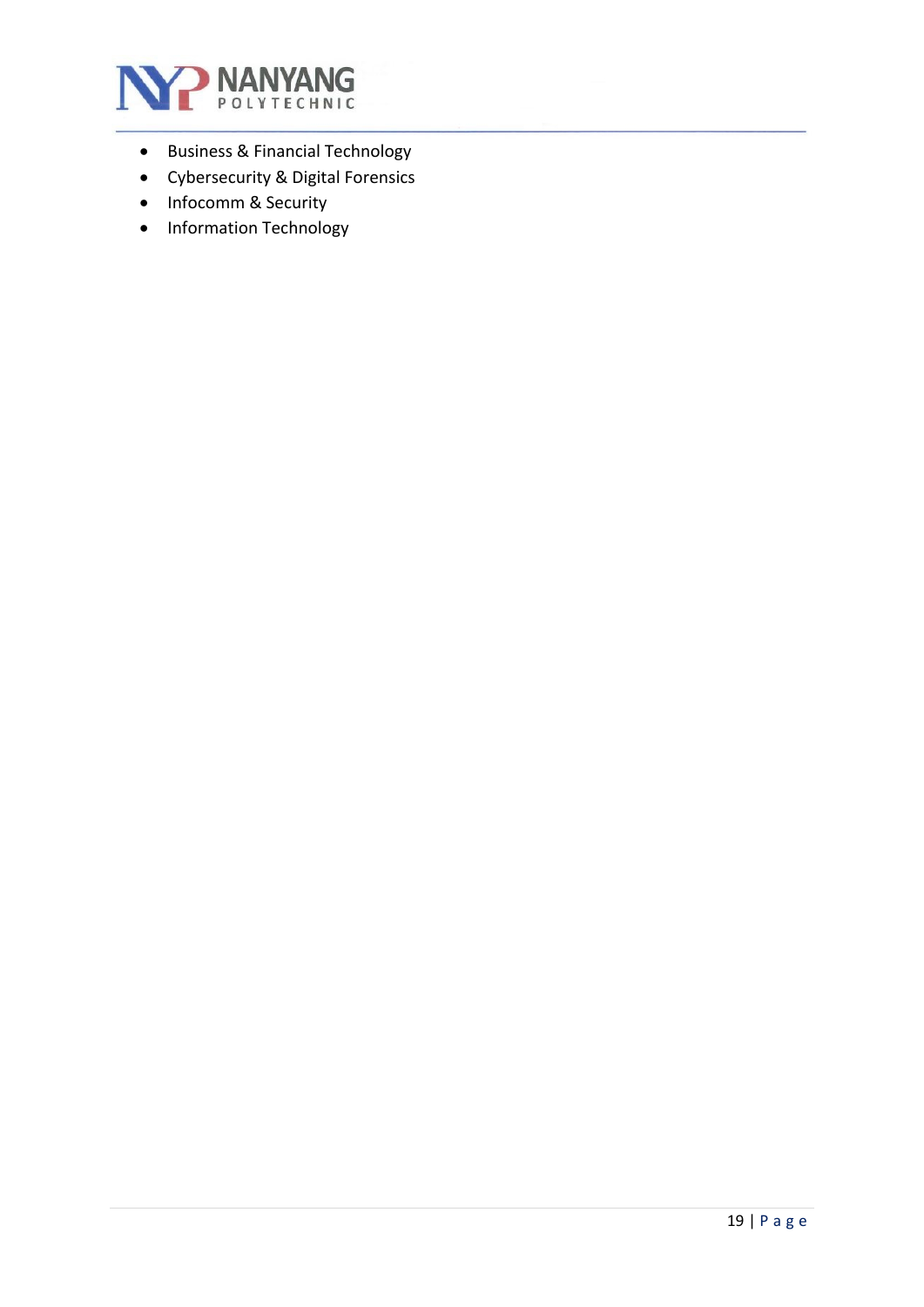

# <span id="page-19-0"></span>**COURSE & ENTRY REQUIREMENT FOR WSQ QUALIFICATIONS**

## **SCHOOL OF BUSINESS MANAGEMENT**

#### **C98 Accountancy & Finance**

- WSQ Diploma in Food Services (Entrepreneurship)
- WSQ Diploma in HAS
- WSQ Diploma in Human Resource
- WSQ Diploma in Human Resource (HR Business Partner)
- WSQ Diploma in Human Resource (Performance and Rewards)
- WSQ Diploma in Human Resource (Talent Management)
- WSQ Diploma in Retail (Brand Management)
- WSQ Diploma in Retail (E-Commerce (Omni-Channel))
- WSQ Diploma in Retail (Marketing)
- WSQ Diploma in Retail (Retail Operations)
- WSQ Diploma in Tourism
- WSQ Diploma in Tourism (Event Management and Operations)
- WSQ Diploma in Tourism (Venue Management and Operations)
- WSQ Graduate Diploma in Tourism
- WSQ Specialist Diploma in Food Entrepreneurship
- WSQ Specialist Diploma in Human Resource
- WSQ Specialist Diploma in Human Resource (Employee Experience and Relations)
- WSQ Specialist Diploma in Human Resource (Talent Management)
- WSQ Specialist Diploma in Retail (Retail Operations)

#### **C96 Banking & Finance**

- WSQ Diploma in Food Services (Entrepreneurship)
- WSQ Diploma in HAS
- WSQ Diploma in Human Resource
- WSQ Diploma in Human Resource (HR Business Partner)
- WSQ Diploma in Human Resource (Performance and Rewards)
- WSQ Diploma in Human Resource (Talent Management)
- WSQ Diploma in Retail (Brand Management)
- WSQ Diploma in Retail (E-Commerce (Omni-Channel))
- WSQ Diploma in Retail (Marketing)
- WSQ Diploma in Retail (Retail Operations)
- WSQ Diploma in Tourism
- WSQ Diploma in Tourism (Event Management and Operations)
- WSQ Diploma in Tourism (Venue Management and Operations)
- WSQ Graduate Diploma in Tourism
- WSQ Specialist Diploma in Food Entrepreneurship
- WSQ Specialist Diploma in Human Resource
- WSQ Specialist Diploma in Human Resource (Employee Experience and Relations)
- WSQ Specialist Diploma in Human Resource (Talent Management)
- WSQ Specialist Diploma in Retail (Retail Operations)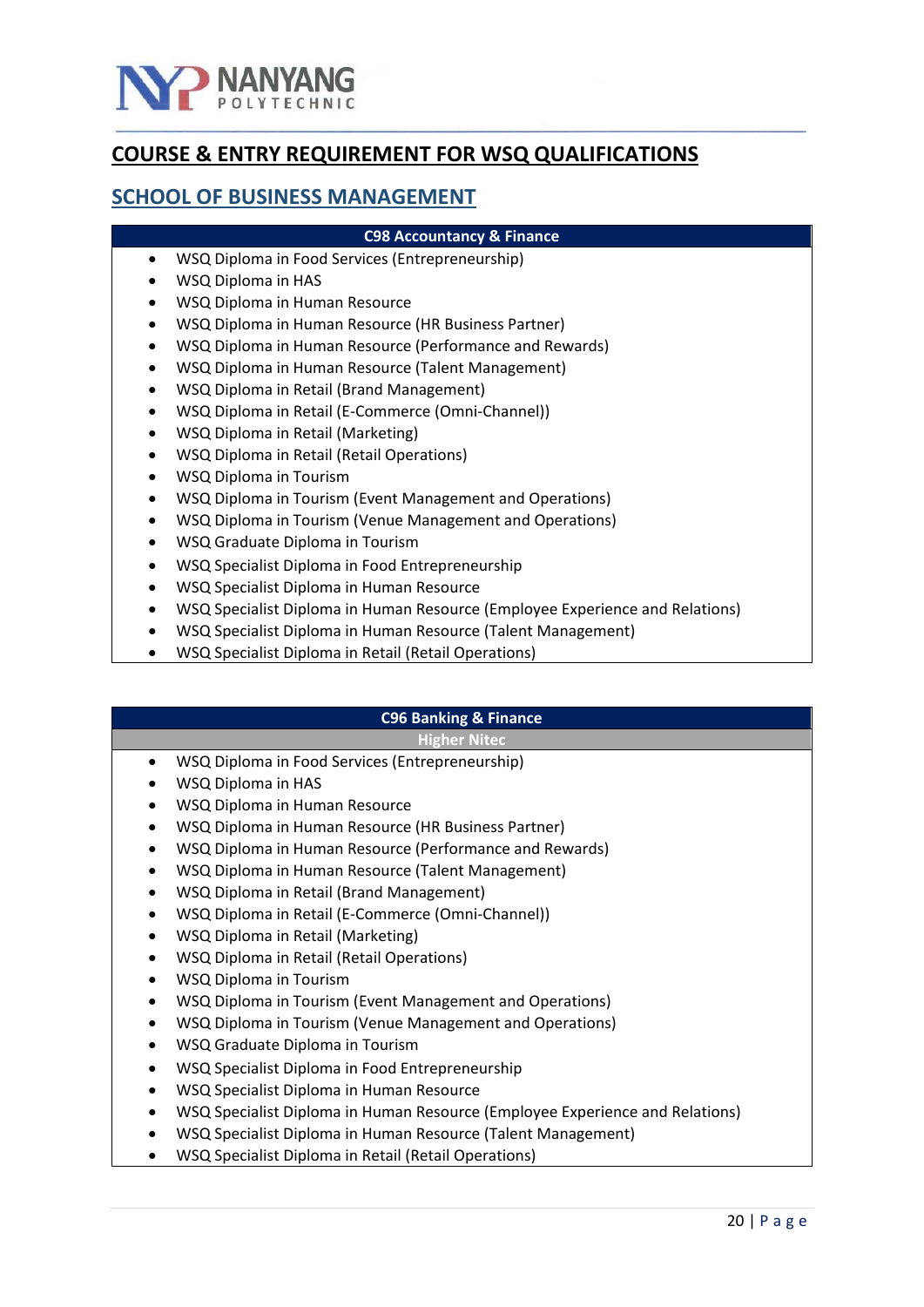

#### **C94 Business Management**

- WSQ Diploma in Food Services (Entrepreneurship)
- WSQ Diploma in HAS
- WSQ Diploma in Human Resource
- WSQ Diploma in Human Resource (HR Business Partner)
- WSQ Diploma in Human Resource (Performance and Rewards)
- WSQ Diploma in Human Resource (Talent Management)
- WSQ Diploma in Logistics
- WSQ Diploma in Retail (Brand Management)
- WSQ Diploma in Retail (E-Commerce (Omni-Channel))
- WSQ Diploma in Retail (Marketing)
- WSQ Diploma in Retail (Retail Operations)
- WSQ Diploma in Tourism
- WSQ Diploma in Tourism (Event Management and Operations)
- WSQ Diploma in Tourism (Venue Management and Operations)
- WSQ Graduate Diploma in Tourism
- WSQ Specialist Diploma in Food Entrepreneurship
- WSQ Specialist Diploma in Human Resource
- WSQ Specialist Diploma in Human Resource (Employee Experience and Relations)
- WSQ Specialist Diploma in Human Resource (Talent Management)
- WSQ Specialist Diploma in Retail (Retail Operations)

# **C46 Food & Beverage Business**

- WSQ Diploma in Food Services
- WSQ Diploma in Food Services (Entrepreneurship)
- WSQ Diploma in Food Services (Food and Beverage Service)
- WSQ Diploma in HAS
- WSQ Diploma in Human Resource
- WSQ Diploma in Human Resource (HR Business Partner)
- WSQ Diploma in Human Resource (Performance and Rewards)
- WSQ Diploma in Human Resource (Talent Management)
- WSQ Diploma in Retail (Brand Management)
- WSQ Diploma in Retail (E-Commerce (Omni-Channel))
- WSQ Diploma in Retail (Marketing)
- WSQ Diploma in Retail (Retail Operations)
- WSQ Diploma in Tourism
- WSQ Diploma in Tourism (Event Management and Operations)
- WSQ Diploma in Tourism (Venue Management and Operations)
- WSQ Graduate Diploma in Tourism
- WSQ Specialist Diploma in Food Entrepreneurship
- WSQ Specialist Diploma in Food Services
- WSQ Specialist Diploma in Food Services
- WSQ Specialist Diploma in Food Services (Food & Beverage Service)
- WSQ Specialist Diploma in Human Resource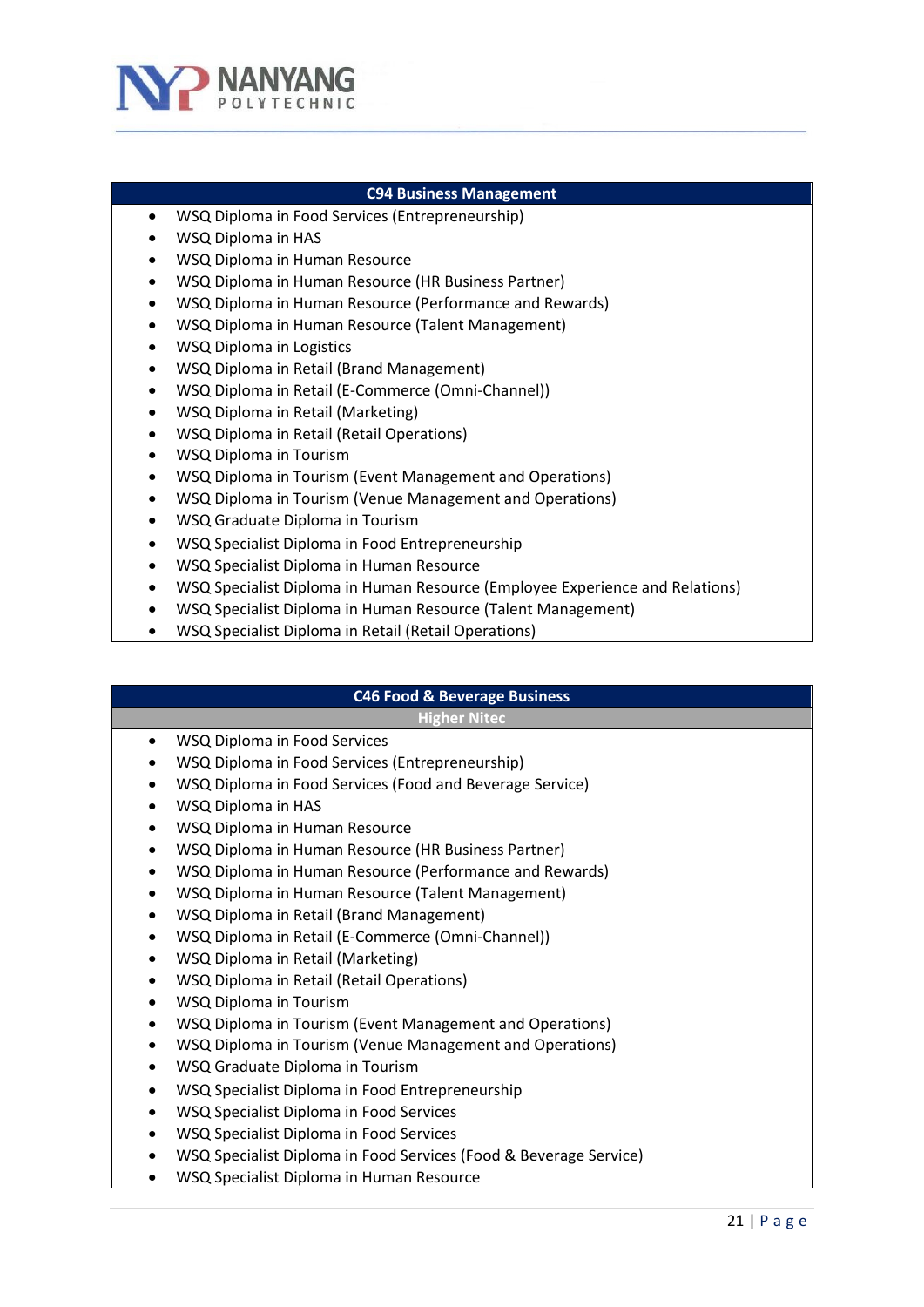

- WSQ Specialist Diploma in Human Resource (Employee Experience and Relations)
- WSQ Specialist Diploma in Human Resource (Talent Management)
- WSQ Specialist Diploma in Retail (Retail Operations)

#### **C67 Hospitality & Tourism Management**

- Professional Diploma in Early Childhood Care and Education
- WSQ Diploma in Food Services
- WSQ Diploma in Food Services (Entrepreneurship)
- WSQ Diploma in Food Services (Food and Beverage Service)
- WSQ Diploma in HAS
- WSQ Diploma in Human Resource
- WSQ Diploma in Human Resource (HR Business Partner)
- WSQ Diploma in Human Resource (Performance and Rewards)
- WSQ Diploma in Human Resource (Talent Management)
- WSQ Diploma in Retail (Brand Management)
- WSQ Diploma in Retail (E-Commerce (Omni-Channel))
- WSQ Diploma in Retail (Marketing)
- WSQ Diploma in Retail (Retail Operations)
- WSQ Diploma in Tourism
- WSQ Diploma in Tourism (Event Management and Operations)
- WSQ Diploma in Tourism (Venue Management and Operations)
- WSQ Graduate Diploma in Tourism
- WSQ Specialist Diploma in Food Entrepreneurship
- WSQ Specialist Diploma in Human Resource
- WSQ Specialist Diploma in Human Resource (Employee Experience and Relations)
- WSQ Specialist Diploma in Human Resource (Talent Management)
- WSQ Specialist Diploma in Retail (Retail Operations)

#### **C93 Mass Media Management**

- WSQ Diploma in Food Services (Entrepreneurship)
- WSQ Diploma in HAS
- WSQ Diploma in Human Resource
- WSQ Diploma in Human Resource (HR Business Partner)
- WSQ Diploma in Human Resource (Performance and Rewards)
- WSQ Diploma in Human Resource (Talent Management)
- WSQ Diploma in Media
- WSQ Diploma in Media (Content Post-Production)
- WSQ Diploma in Media (Content Production and Management)
- WSQ Diploma in Media (Visual Graphics)
- WSQ Diploma in Retail (Brand Management)
- WSQ Diploma in Retail (E-Commerce (Omni-Channel))
- WSQ Diploma in Retail (Marketing)
- WSQ Diploma in Retail (Retail Operations)
- WSQ Diploma in Tourism
- WSQ Diploma in Tourism (Event Management and Operations)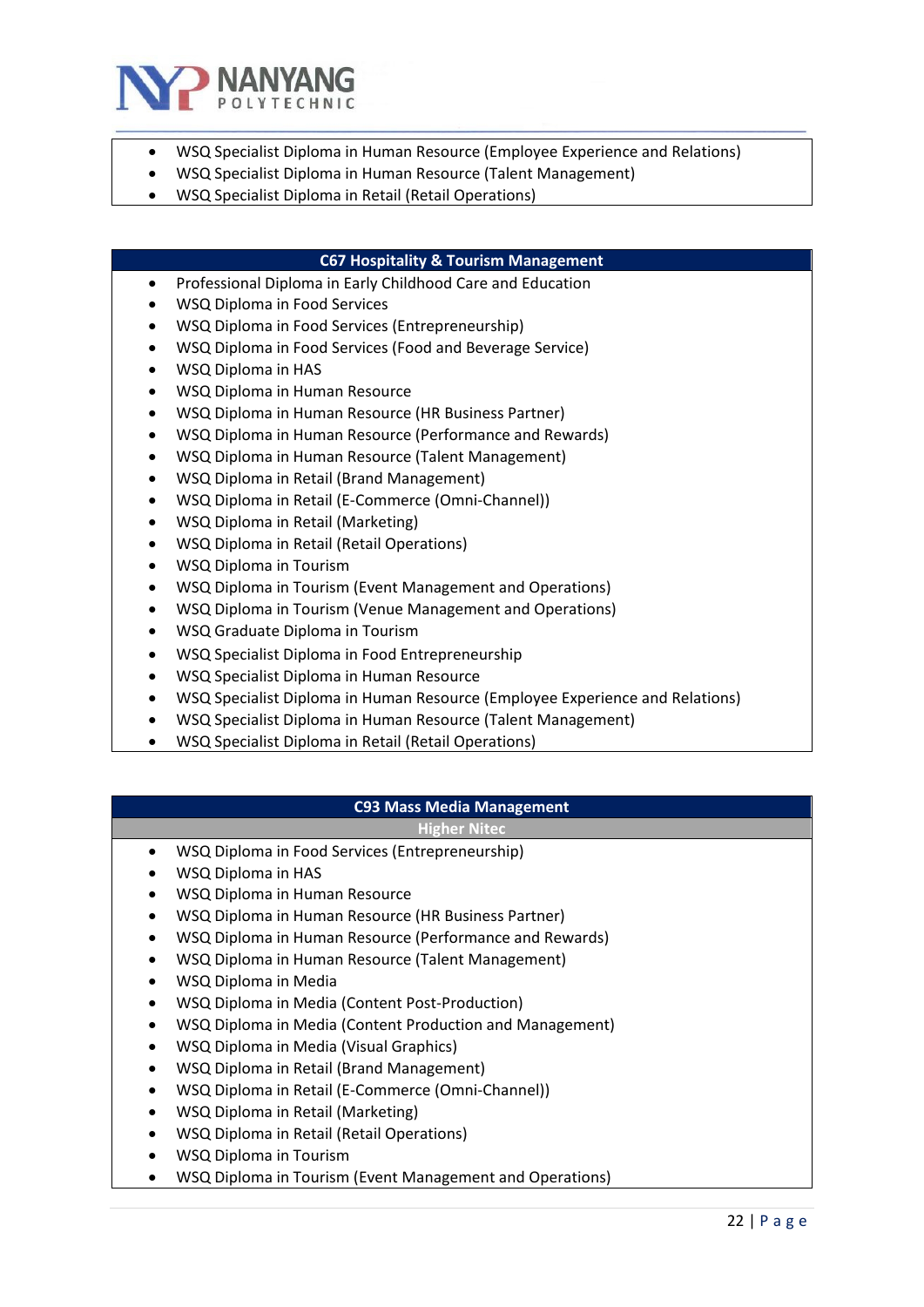

- WSQ Diploma in Tourism (Venue Management and Operations)
- WSQ Graduate Diploma in Tourism
- WSQ Specialist Diploma in Food Entrepreneurship
- WSQ Specialist Diploma in Human Resource
- WSQ Specialist Diploma in Human Resource (Employee Experience and Relations)
- WSQ Specialist Diploma in Human Resource (Talent Management)
- WSQ Specialist Diploma in Media (Content Production and Management)
- WSQ Specialist Diploma in Retail (Retail Operations)

#### **C81 Sport & Wellness Management**

#### **Higher Nitec**

- WSQ Diploma in Food Services (Entrepreneurship)
- WSQ Diploma in HAS
- WSQ Diploma in Human Resource
- WSQ Diploma in Human Resource (HR Business Partner)
- WSQ Diploma in Human Resource (Performance and Rewards)
- WSQ Diploma in Human Resource (Talent Management)
- WSQ Diploma in Retail (Brand Management)
- WSQ Diploma in Retail (E-Commerce (Omni-Channel))
- WSQ Diploma in Retail (Marketing)
- WSQ Diploma in Retail (Retail Operations)
- WSQ Diploma in Tourism
- WSQ Diploma in Tourism (Event Management and Operations)
- WSQ Diploma in Tourism (Venue Management and Operations)
- WSQ Graduate Diploma in Tourism
- WSQ Specialist Diploma in Food Entrepreneurship
- WSQ Specialist Diploma in Human Resource
- WSQ Specialist Diploma in Human Resource (Employee Experience and Relations)
- WSQ Specialist Diploma in Human Resource (Talent Management)
- WSQ Specialist Diploma in Retail (Retail Operations)

### **C34 Common Business Programme**

- WSQ Diploma in Food Services (Entrepreneurship)
- WSQ Diploma in HAS
- WSQ Diploma in Human Resource
- WSQ Diploma in Human Resource (HR Business Partner)
- WSQ Diploma in Human Resource (Performance and Rewards)
- WSQ Diploma in Human Resource (Talent Management)
- WSQ Diploma in Retail (Brand Management)
- WSQ Diploma in Retail (E-Commerce (Omni-Channel))
- WSQ Diploma in Retail (Marketing)
- WSQ Diploma in Retail (Retail Operations)
- WSQ Diploma in Tourism
- WSQ Diploma in Tourism (Event Management and Operations)
- WSQ Diploma in Tourism (Venue Management and Operations)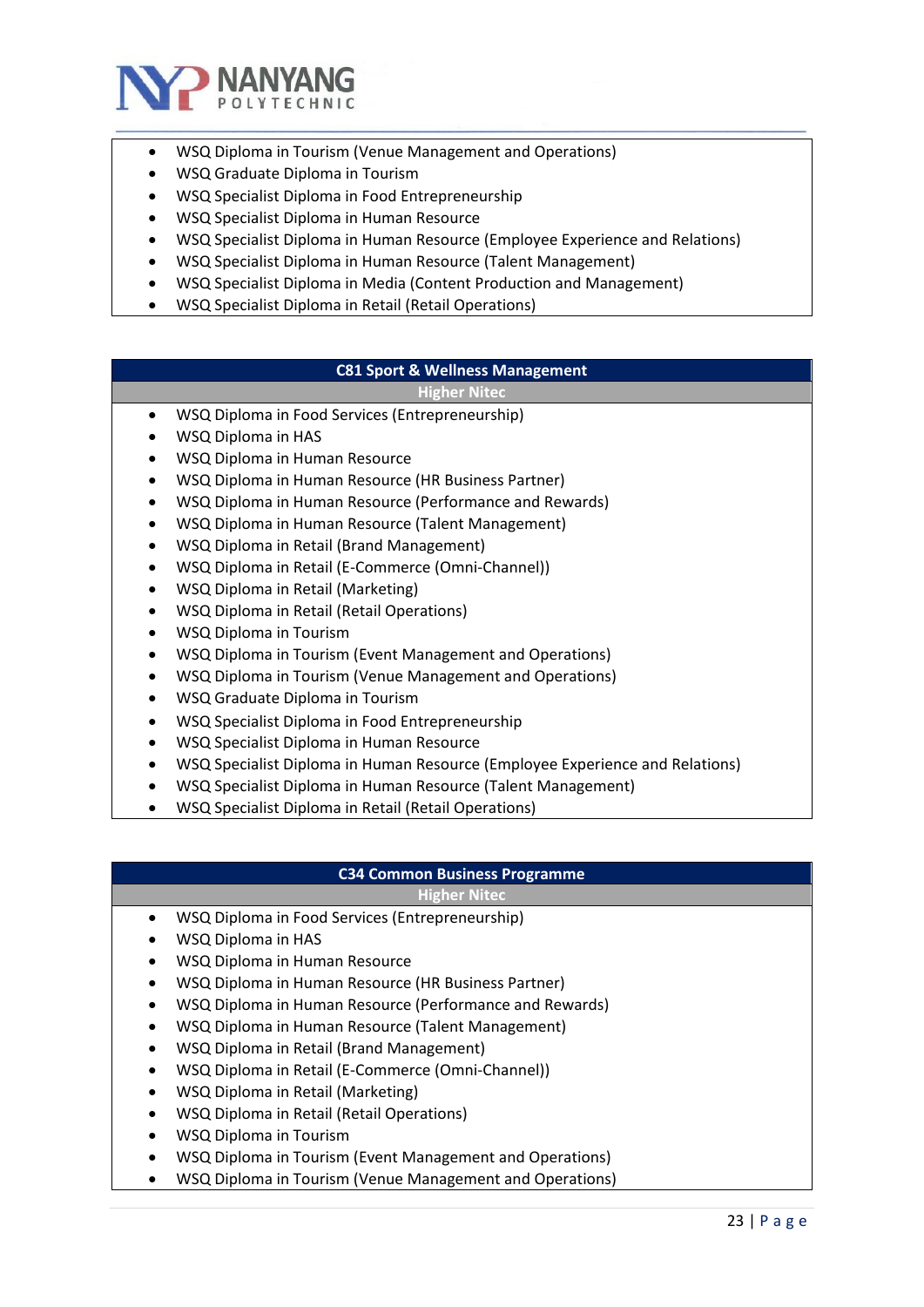

- WSQ Graduate Diploma in Tourism
- WSQ Specialist Diploma in Food Entrepreneurship
- WSQ Specialist Diploma in Human Resource
- WSQ Specialist Diploma in Human Resource (Employee Experience and Relations)
- WSQ Specialist Diploma in Human Resource (Talent Management)
- WSQ Specialist Diploma in Retail (Retail Operations)

#### **Common Business Programme**

The first semester is common to all students and they will opt for one of the following Diploma courses at the end of semester 1:

- Accountancy & Finance
- Banking & Finance
- Business Management
- Food & Beverage Business
- Hospitality & Tourism Management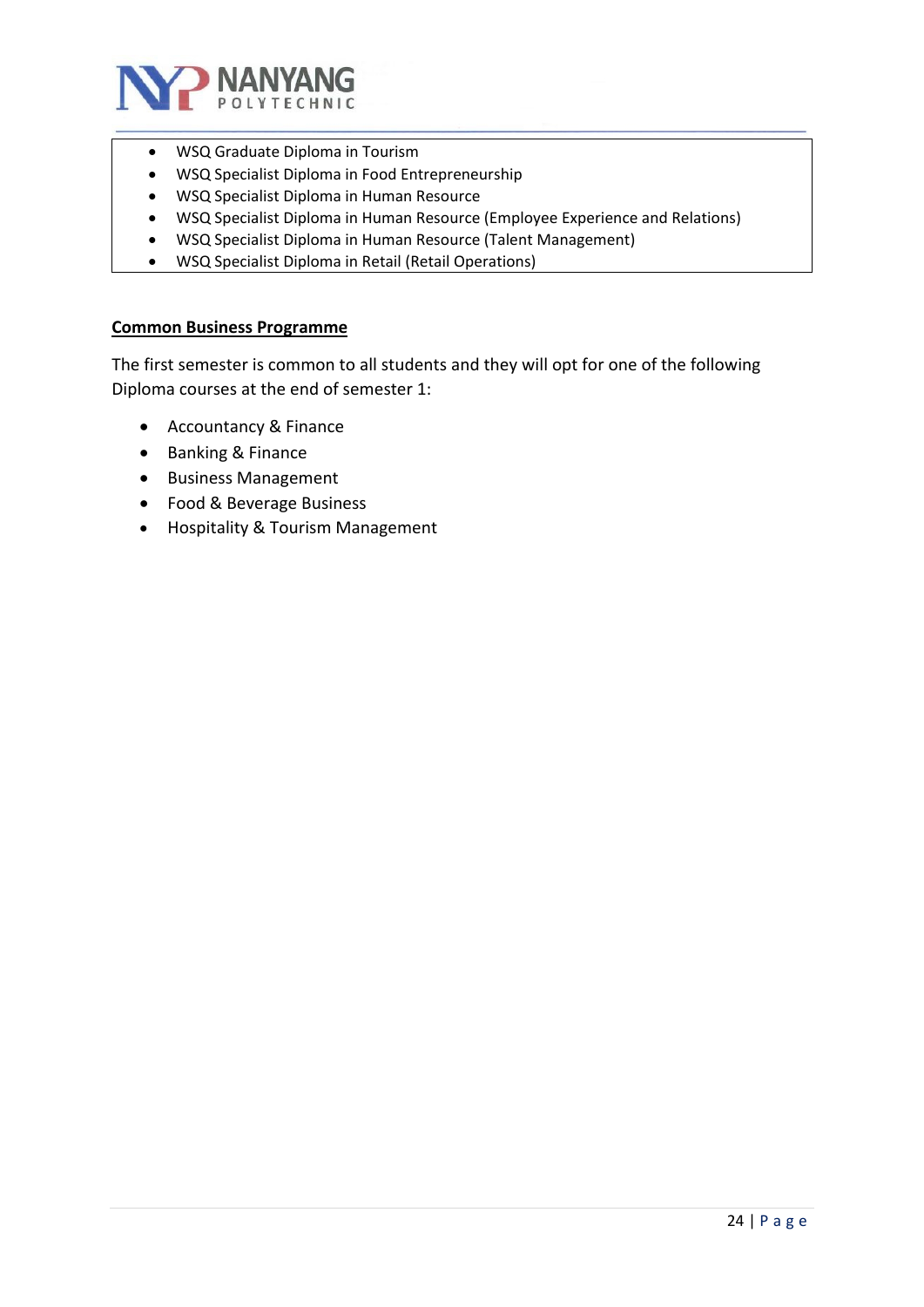

## <span id="page-24-0"></span>**SCHOOL OF DESIGN & MEDIA**

#### **C33 Animation & Visual Effects**

• WSQ Diploma in Media (Visual Graphics)

#### **C38 Architecture**

- WSQ Diploma in Environmental Services
- WSQ Diploma in Landscape
- WSQ Specialist Diploma in Media (Content Production and Management)

#### **C60 Digital Game Art & Design**

• WSQ Diploma in Media (Visual Graphics)

#### **C32 Experiential Product & Interior Design**

- WSQ Diploma in Environmental Services
- WSQ Diploma in HAS
- WSQ Diploma in Landscape
- WSQ Diploma in Retail (Brand Management)
- WSQ Diploma in Retail (Marketing)
- WSQ Diploma in Retail (Retail Operations)
- WSQ Diploma in Tourism (Event Management and Operations)
- WSQ Diploma in Tourism (Venue Management and Operations)
- WSQ Specialist Diploma in Media (Content Production and Management)
- WSQ Specialist Diploma in Retail (Retail Operations)

#### **C66 Motion Graphics Design**

- WSQ Diploma in Media
- WSQ Diploma in Media (Content Post-Production)
- WSQ Diploma in Media (Content Production and Management)
- WSQ Diploma in Media (Visual Graphics)
- WSQ Specialist Diploma in Media (Content Production and Management)

#### **C63 Visual Communication**

- WSQ Diploma in Media
- WSQ Diploma in Media (Content Post-Production)
- WSQ Diploma in Media (Content Production and Management)
- WSQ Diploma in Media (Visual Graphics)
- WSQ Specialist Diploma in Media (Content Production and Management)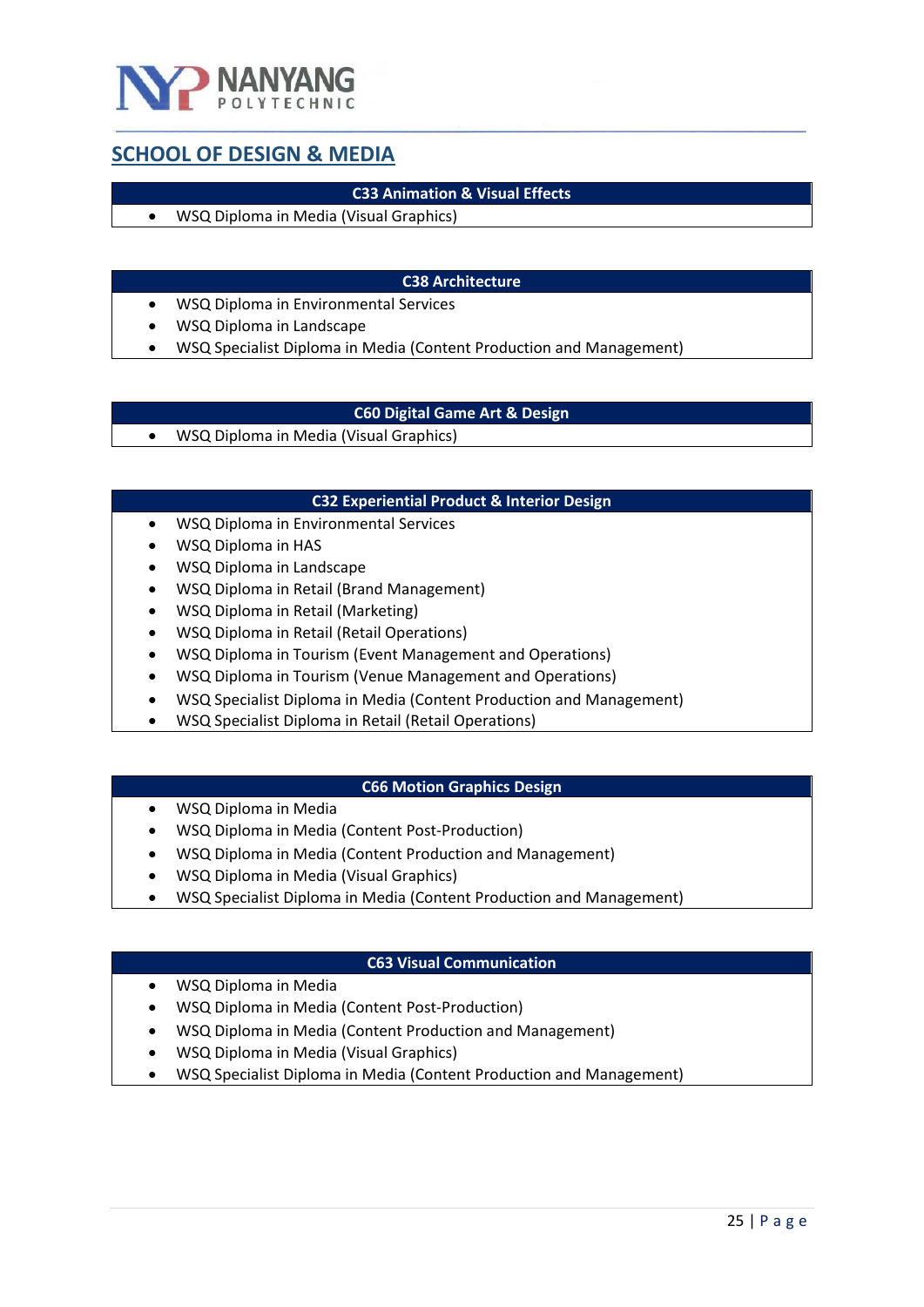

#### **Note:**

Applicants with severe colour vision deficiency may encounter difficulties in some modules with high reliance on colour usage. Such candidates may be required to attend an interview to determine their suitability for admission to the course.

- **Diploma in Animation & Visual Effects**
- **Diploma in Digital Game Art & Design**
- **Diploma in Interaction Design**
- **Diploma in Motion Graphics Design**
- **Diploma in Visual Communication**
- **Diploma in Experiential Product & Interior Design**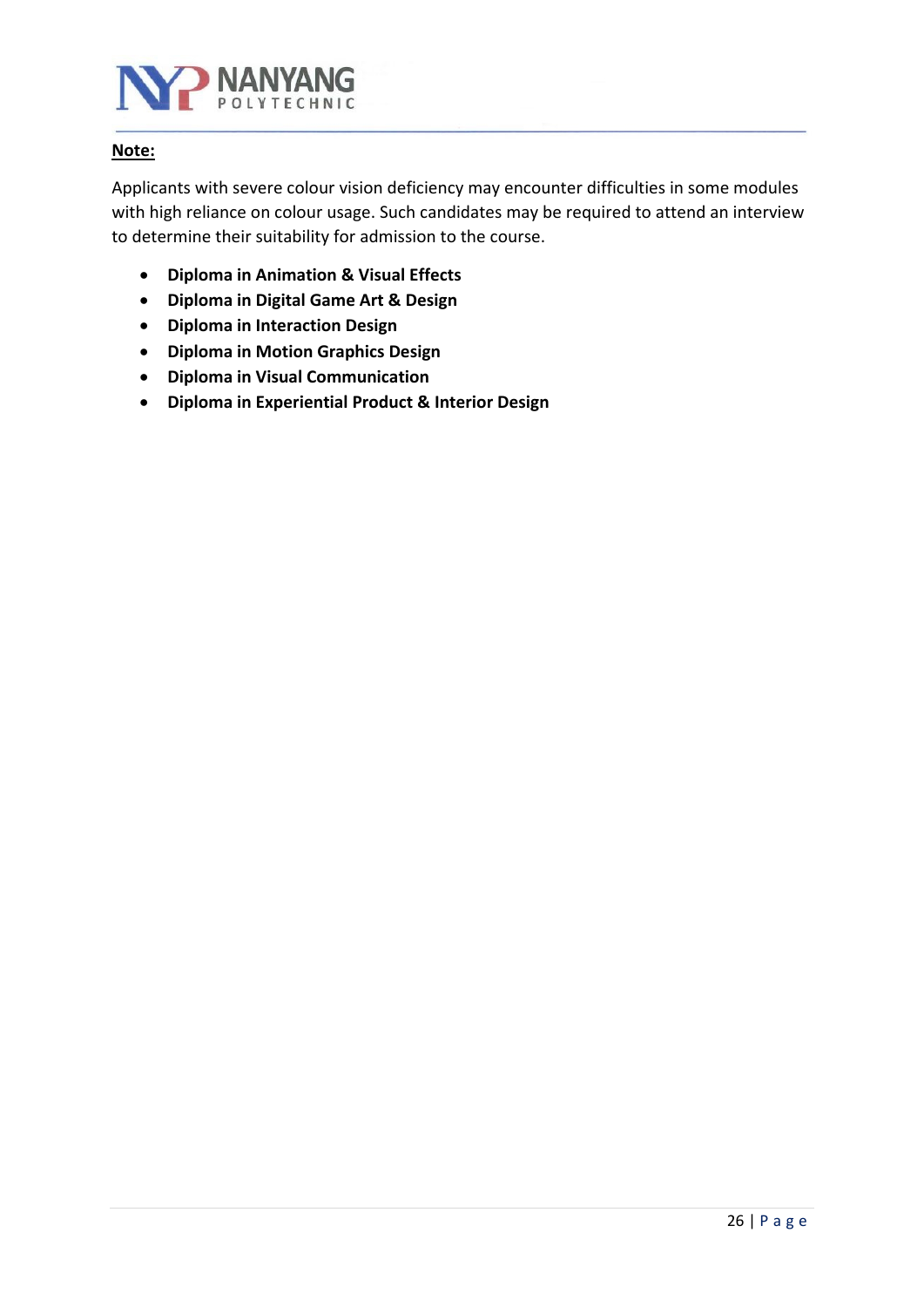

# <span id="page-26-0"></span>**SCHOOL OF ENGINEERING**

#### **C31 AI & Data Engineering**

• NICF Diploma in Infocomm Technology (Data)

#### **C75 Infocomm & Media Engineering**

- NICF Diploma in Infocomm Technology (Data)
- NICF Diploma in Infocomm Technology (Professional Services)
- NICF Diploma in Infocomm Technology (Software and Applications)
- NICF Diploma in Infocomm Technology (Support)
- WSQ Specialist Diploma in Media (Content Production and Management)

#### **C42 Common Engineering Programme**

- NICF Diploma in Infocomm Technology (Data)
- NICF Diploma in Infocomm Technology (Professional Services)
- NICF Diploma in Infocomm Technology (Software and Applications)
- NICF Diploma in Infocomm Technology (Support)
- WSQ Specialist Diploma in Media (Content Production and Management)

#### **Common Engineering Programme**

The first academic semester is common to all students. Students may choose to take the Electronics-Aerospace-Computer Engineering Track or the Mechanical-Aerospace-Biomedical Engineering Track in the second academic semester. At the end of academic year 1, they will opt for one of the 10 Diploma courses:

- Advanced & Digital Manufacturing
- Aeronautical & Aerospace Technology
- Aerospace Systems & Management
- AI & Data Engineering
- Biomedical Engineering
- Electronic & Computer Engineering
- Engineering with Business
- Infocomm & Media Engineering
- Nanotechnology & Materials Science
- Robotics & Mechatronics

#### **Notes:**

Applicants with colour vision deficiency, applying for the following courses, may encounter difficulties meeting the course requirements and expectations.

• Diploma in Biomedical Engineering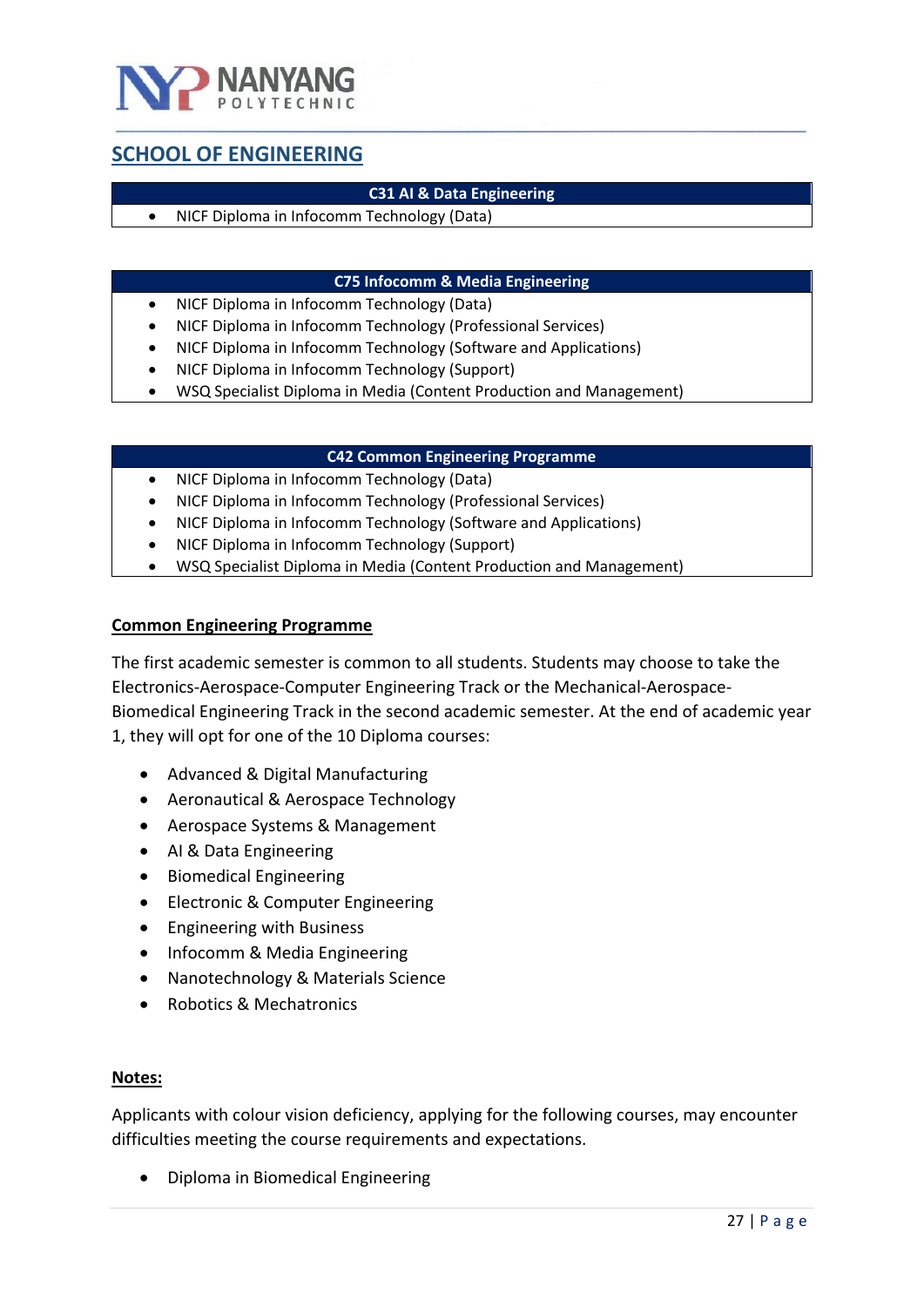

- Diploma in Electronic & Computer Engineering
- Diploma in Infocomm & Media Engineering
- Diploma in Nanotechnology & Materials Science
- Diploma in Robotics & Mechatronics

Applicants with colour vision deficiency, hearing and other physical impairment, applying for the following courses, may encounter difficulties meeting the course requirements and expectations.

- Diploma in Aeronautical & Aerospace Technology
- Diploma in Aerospace Systems & Management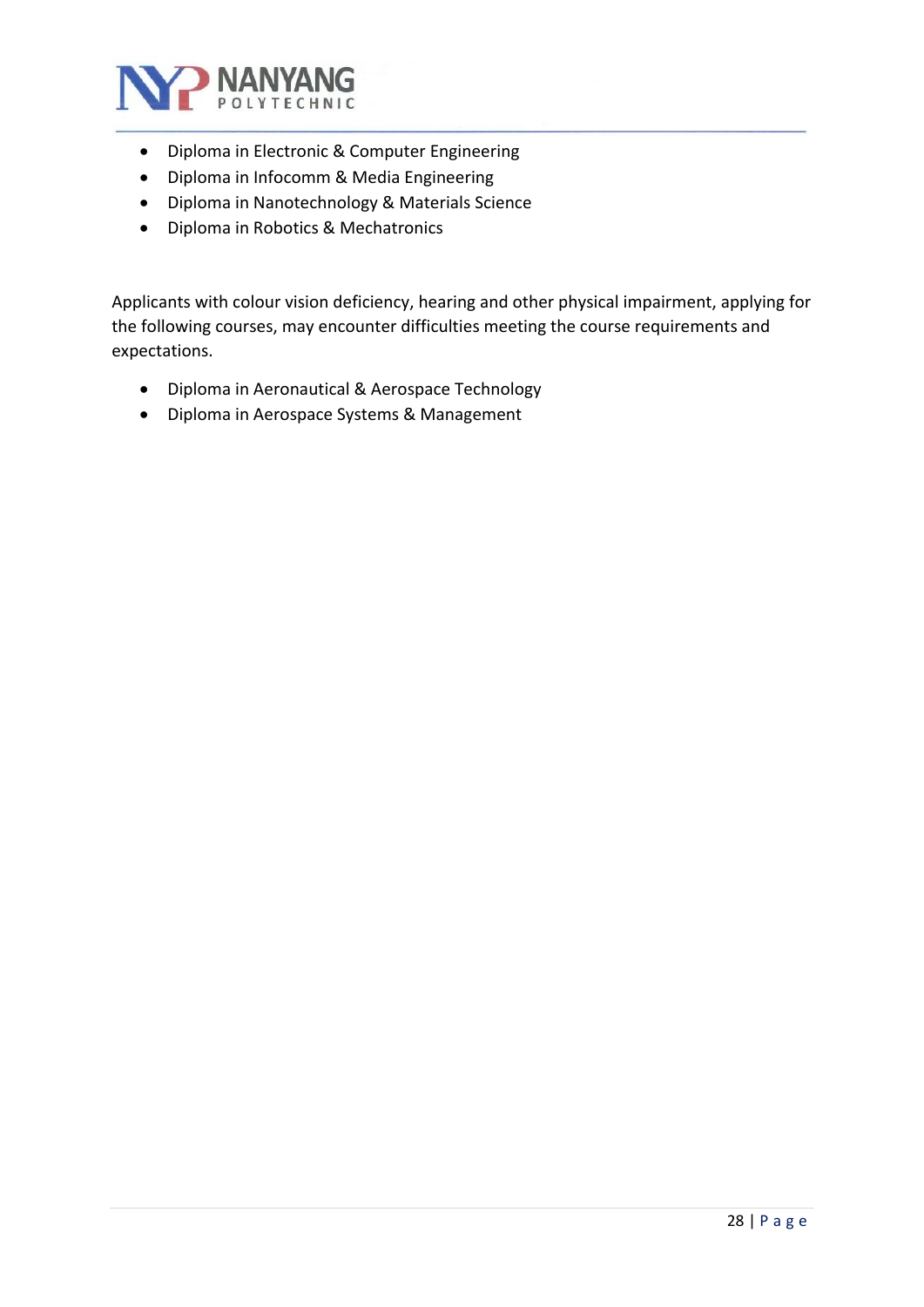

# <span id="page-28-0"></span>**SCHOOL OF INFORMATION TECHNOLOGY**

#### **C35 Business & Financial Technology**

- NICF Diploma in Infocomm Technology (Data)
- NICF Diploma in Infocomm Technology (Professional Services)
- NICF Diploma in Infocomm Technology (Software and Applications)
- NICF Diploma in Infocomm Technology (Support)

#### **C43 Business Intelligence & Analytics**

- NICF Diploma in Infocomm Technology (Data)
- NICF Diploma in Infocomm Technology (Professional Services)
- NICF Diploma in Infocomm Technology (Software and Applications)
- NICF Diploma in Infocomm Technology (Support)

#### **C54 Cybersecurity & Digital Forensics**

- NICF Diploma in Infocomm Technology (Data)
- NICF Diploma in Infocomm Technology (Professional Services)
- NICF Diploma in Infocomm Technology (Software and Applications)
- NICF Diploma in Infocomm Technology (Support)

#### **C80 Infocomm & Security**

- NICF Diploma in Infocomm Technology (Data)
- NICF Diploma in Infocomm Technology (Professional Services)
- NICF Diploma in Infocomm Technology (Software and Applications)
- NICF Diploma in Infocomm Technology (Support)

#### **C85 Information Technology**

- NICF Diploma in Infocomm Technology (Data)
- NICF Diploma in Infocomm Technology (Professional Services)
- NICF Diploma in Infocomm Technology (Software and Applications)
- NICF Diploma in Infocomm Technology (Support)

#### **C36 Common ICT Programme**

- NICF Diploma in Infocomm Technology (Data)
- NICF Diploma in Infocomm Technology (Professional Services)
- NICF Diploma in Infocomm Technology (Software and Applications)
- NICF Diploma in Infocomm Technology (Support)

#### **Common ICT Programme**

The first academic year is common to all students and they will opt for one of the following Diploma courses at the end of academic year 1: